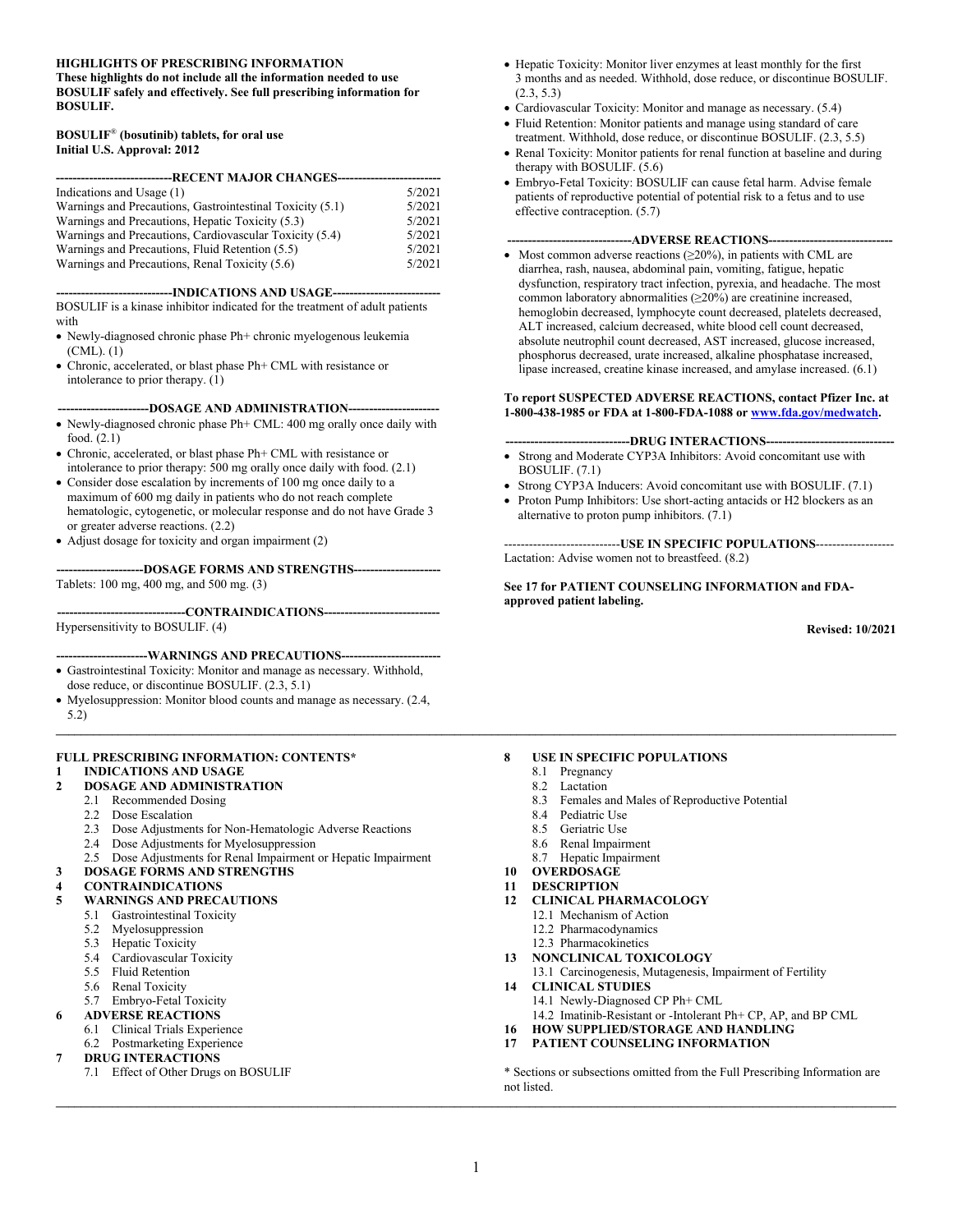## **FULL PRESCRIBING INFORMATION**

## **1 INDICATIONS AND USAGE**

BOSULIF is indicated for the treatment of adult patients with:

- Newly-diagnosed chronic phase (CP) Philadelphia chromosome-positive chronic myelogenous leukemia (Ph+ CML).
- Chronic phase, accelerated phase (AP), or blast phase (BP) Ph+ CML with resistance or intolerance to prior therapy.

### **2 DOSAGE AND ADMINISTRATION**

### **2.1 Recommended Dosing**

The recommended dose is taken orally once daily with food. The tablet is to be swallowed whole and should not be broken or cut. Continue treatment with BOSULIF until disease progression or intolerance to therapy.

If a dose is missed beyond 12 hours, the patient should skip the dose and take the usual prescribed dose on the following day.

### Newly-Diagnosed CP Ph+ CML

The recommended dose of BOSULIF is 400 mg orally once daily with food.

CP, AP, or BP Ph+ CML with Resistance or Intolerance to Prior Therapy The recommended dose and schedule of BOSULIF is 500 mg orally once daily with food.

### **2.2 Dose Escalation**

In clinical studies of adult Ph+ CML patients, dose escalation by increments of 100 mg once daily to a maximum of 600 mg once daily was allowed in patients who did not achieve or maintain a hematologic, cytogenetic, or molecular response and who did not have Grade 3 or higher adverse reactions at the recommended starting dosage.

### **2.3 Dose Adjustments for Non-Hematologic Adverse Reactions**

Elevated liver transaminases: If elevations in liver transaminases greater than 5×institutional upper limit of normal (ULN) occur, withhold BOSULIF until recovery to less than or equal to 2.5×ULN and resume at 400 mg once daily thereafter. If recovery takes longer than 4 weeks, discontinue BOSULIF. If transaminase elevations greater than or equal to 3×ULN occur concurrently with bilirubin elevations greater than 2×ULN and alkaline phosphatase less than 2×ULN (Hy's law case definition), discontinue BOSULIF *[see Warnings and Precautions (5.3)]*.

Diarrhea: For National Cancer Institute Common Terminology Criteria for Adverse Events (NCI CTCAE) Grade 3-4 diarrhea (increase of greater than or equal to 7 stools/day over baseline/pretreatment), withhold BOSULIF until recovery to Grade less than or equal to 1. BOSULIF may be resumed at 400 mg once daily *[see Warnings and Precautions (5.1)]*.

For other clinically significant, moderate or severe non-hematological toxicity, withhold BOSULIF until the toxicity has resolved, then consider resuming BOSULIF at a dose reduced by 100 mg taken once daily. If clinically appropriate, consider re-escalating the dose of BOSULIF to the starting dose taken once daily. Doses less than 300 mg/day have been used in patients; however, efficacy has not been established.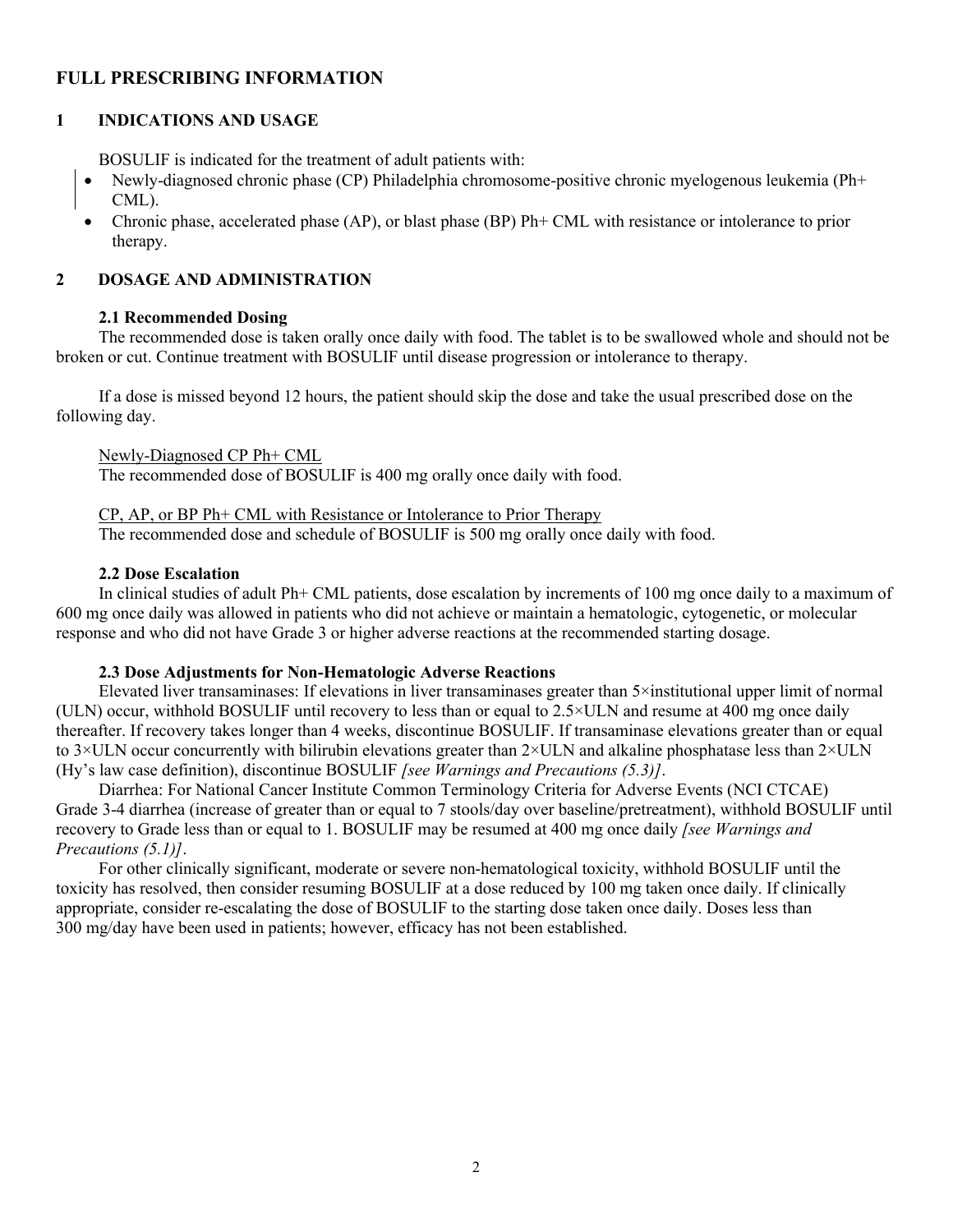### **2.4 Dose Adjustments for Myelosuppression**

Dose reductions for severe or persistent neutropenia and thrombocytopenia are described below (Table 1).

| ANC <sup>a</sup> less than $1000\times10^{6}/L$ | Withhold BOSULIF until ANC greater than or equal to $1000 \times 10^{6}/L$ and<br>platelets greater than or equal to $50,000 \times 10^6$ /L. |
|-------------------------------------------------|-----------------------------------------------------------------------------------------------------------------------------------------------|
|                                                 |                                                                                                                                               |
| or                                              |                                                                                                                                               |
|                                                 | Resume treatment with BOSULIF at the same dose if recovery occurs within                                                                      |
| Platelets less than $50,000\times10^6$ /L       | 2 weeks. If blood counts remain low for greater than 2 weeks, upon recovery,<br>reduce dose by 100 mg and resume treatment.                   |
|                                                 | If cytopenia recurs, reduce dose by an additional 100 mg upon recovery and<br>resume treatment.                                               |
|                                                 | Doses less than 300 mg/day have been used in patients; however, efficacy has<br>not been established.                                         |

**Table 1: Dose Adjustments for Neutropenia and Thrombocytopenia**

<sup>a</sup> Absolute Neutrophil Count

### **2.5 Dose Adjustments for Renal Impairment or Hepatic Impairment**

The recommended starting doses for patients with renal and hepatic impairment are described in Table 2 below.

| Table 2:                                          |
|---------------------------------------------------|
| Dose Adjustments for Renal and Hepatic Impairment |

|                                                 |                        | <b>Recommended Starting Dosage</b> |
|-------------------------------------------------|------------------------|------------------------------------|
|                                                 | Newly-diagnosed        | Chronic,                           |
|                                                 | chronic phase Ph+      | accelerated, or blast              |
|                                                 | CML <sup>2</sup>       | phase Ph+ CML                      |
|                                                 |                        | with resistance or                 |
|                                                 |                        | intolerance to prior               |
|                                                 |                        | therapy                            |
| Normal renal and hepatic function               | 400 mg daily           | 500 mg daily                       |
| Renal impairment                                |                        |                                    |
| Creatinine clearance 30 to 50 mL/min            | 300 mg daily           | 400 mg daily                       |
| Creatinine clearance less than 30 mL/min        | 200 mg daily           | 300 mg daily                       |
| Hepatic impairment                              |                        |                                    |
| Mild (Child-Pugh A), Moderate (Child-Pugh B) or |                        |                                    |
| Severe (Child-Pugh C)                           | $200 \text{ mg daily}$ | $200$ mg daily                     |

*[see Use in Specific Populations (8.6, 8.7) and Clinical Pharmacology (12.3)]*.

Abbreviations: CML=chronic myelogenous leukemia; Ph+=Philadelphia chromosome-positive.

<sup>a</sup>There are no clinical data for efficacy at the dose of 200 mg once daily in patients with CML.

## **3 DOSAGE FORMS AND STRENGTHS**

- 100 mg tablets: yellow, oval, biconvex, film-coated tablets debossed with "Pfizer" on one side and "100" on the other.
- 400 mg tablets: orange, oval, biconvex, film-coated tablets debossed with "Pfizer" on one side and "400" on the other.
- 500 mg tablets: red, oval, biconvex, film-coated tablets debossed with "Pfizer" on one side and "500" on the other.

## **4 CONTRAINDICATIONS**

BOSULIF is contraindicated in patients with a history of hypersensitivity to BOSULIF. Reactions have included anaphylaxis *[see Adverse Reactions (6.1)]*.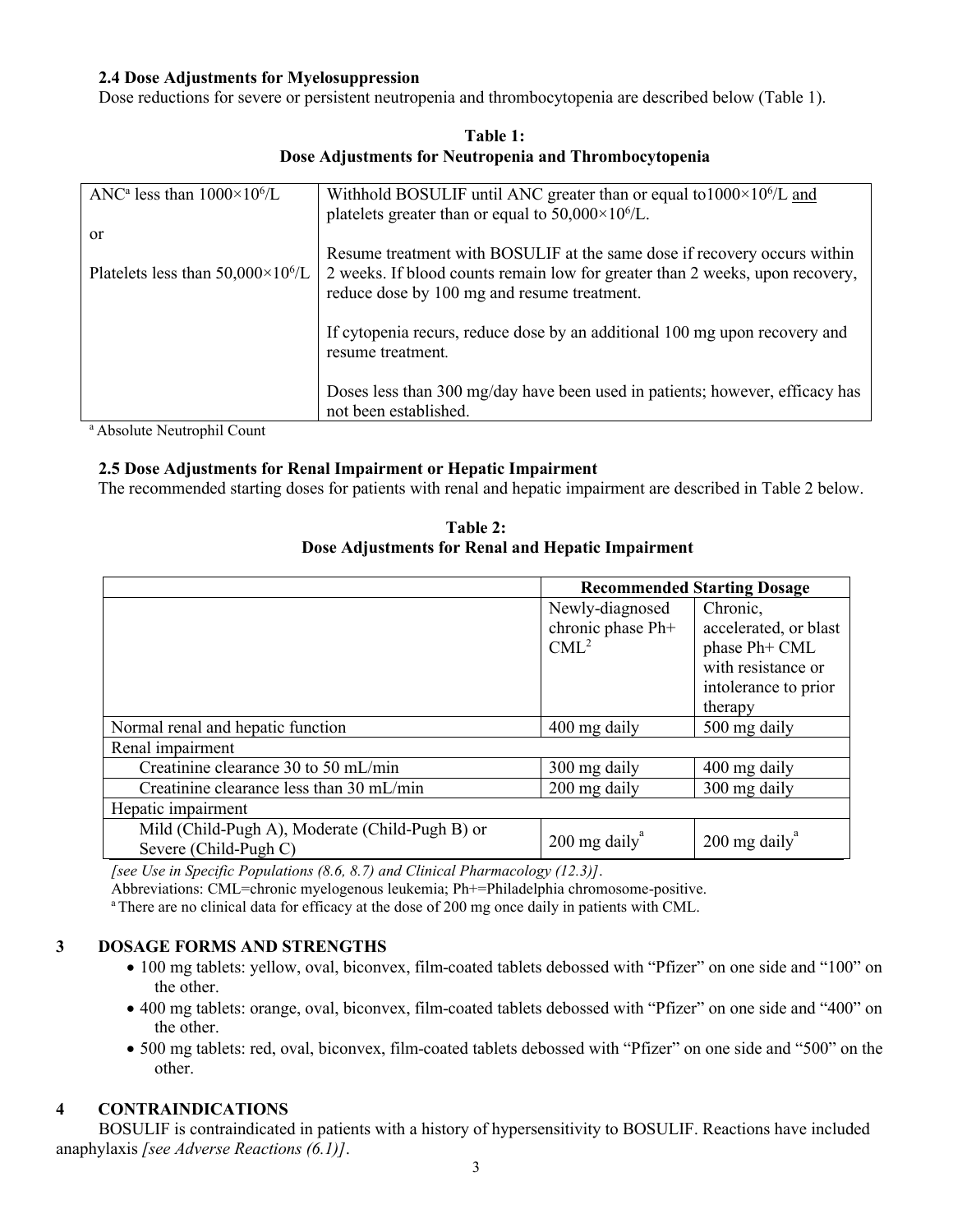### **5 WARNINGS AND PRECAUTIONS**

#### **5.1 Gastrointestinal Toxicity**

Diarrhea, nausea, vomiting, and abdominal pain occur with BOSULIF treatment. Monitor and manage patients using standards of care, including antidiarrheals, antiemetics, and fluid replacement.

In the randomized clinical trial in patients with newly-diagnosed Ph+ CML, the median time to onset for diarrhea (all grades) was 4 days and the median duration per event was 3 days.

Among 546 patients in a single-arm study in patients with CML who were resistant or intolerant to prior therapy, the median time to onset for diarrhea (all grades) was 2 days and the median duration per event was 2 days. Among the patients who experienced diarrhea, the median number of episodes of diarrhea per patient during treatment with BOSULIF was 3 (range 1-268).

To manage gastrointestinal toxicity, withhold, dose reduce, or discontinue BOSULIF as necessary *[see Dosage and Administration (2.3) and Adverse Reactions (6)]*.

#### **5.2 Myelosuppression**

Thrombocytopenia, anemia and neutropenia occur with BOSULIF treatment. Perform complete blood counts weekly for the first month of therapy and then monthly thereafter, or as clinically indicated. To manage myelosuppression, withhold, dose reduce, or discontinue BOSULIF as necessary *[see Dosage and Administration (2.4) and Adverse Reactions (6)]*.

### **5.3 Hepatic Toxicity**

Bosutinib may cause elevations in serum transaminases (alanine aminotransferase [ALT], aspartate aminotransferase [AST]).

Two cases consistent with drug induced liver injury (defined as concurrent elevations in ALT or AST greater than or equal to  $3\times$ ULN with total bilirubin greater than  $2\times$ ULN and alkaline phosphatase less than  $2\times$ ULN) have occurred without alternative causes. This represented 2 out 1711 patients in BOSULIF clinical trials.

In the 268 patients from the safety population in the randomized clinical trial in patients with newly-diagnosed CML in the BOSULIF treatment group, the incidence of ALT elevation was 68.3% and AST elevation was 56.0%. Of patients who experienced transaminase elevations of any grade, 73% experienced their first event within the first 3 months. The median time to onset of increased ALT and AST was 29 and 56 days, respectively, and the median duration was 19 and 15 days, respectively.

Among the 546 patients in a single-arm study in patients with CML who were resistant or intolerant to prior therapy, the incidence of ALT elevation was 53.3% and AST elevation was 46.7%. Sixty percent of the patients experienced an increase in either ALT or AST. Most cases of transaminase elevations in this study occurred early in treatment; of patients who experienced transaminase elevations of any grade, more than 81% experienced their first event within the first 3 months. The median time to onset of increased ALT and AST was 22 and 29 days, respectively, and the median duration for each was 21 days.

Perform hepatic enzyme tests monthly for the first 3 months of BOSULIF treatment and as clinically indicated. In patients with transaminase elevations, monitor liver enzymes more frequently. Withhold, dose reduce, or discontinue BOSULIF as necessary *[see Dosage and Administration (2.3) and Adverse Reactions (6)]*.

#### **5.4 Cardiovascular Toxicity**

BOSULIF can cause cardiovascular toxicity including cardiac failure, left ventricular dysfunction, and cardiac ischemic events. Cardiac failure events occurred more frequently in previously treated patients than in patients with newly diagnosed CML and were more frequent in patients with advanced age or risk factors, including previous medical history of cardiac failure. Cardiac ischemic events occurred in both previously treated patients and in patients with newly diagnosed CML and were more common in patients with coronary artery disease risk factors, including history of diabetes, body mass index greater than 30, hypertension, and vascular disorders.

In a randomized study with newly diagnosed CML, cardiac failure occurred in 1.9% of patients treated with BOSULIF compared to 0.8% of patients treated with imatinib. Cardiac ischemic events occurred in 4.9% of patients treated with BOSULIF compared to 0.8% of patients treated with imatinib.

In a single-arm study in patients with CML who were resistant or intolerant to prior therapy, cardiac failure was observed in 5.3% of patients and cardiac ischemic events were observed in 4.9% of patients treated with BOSULIF.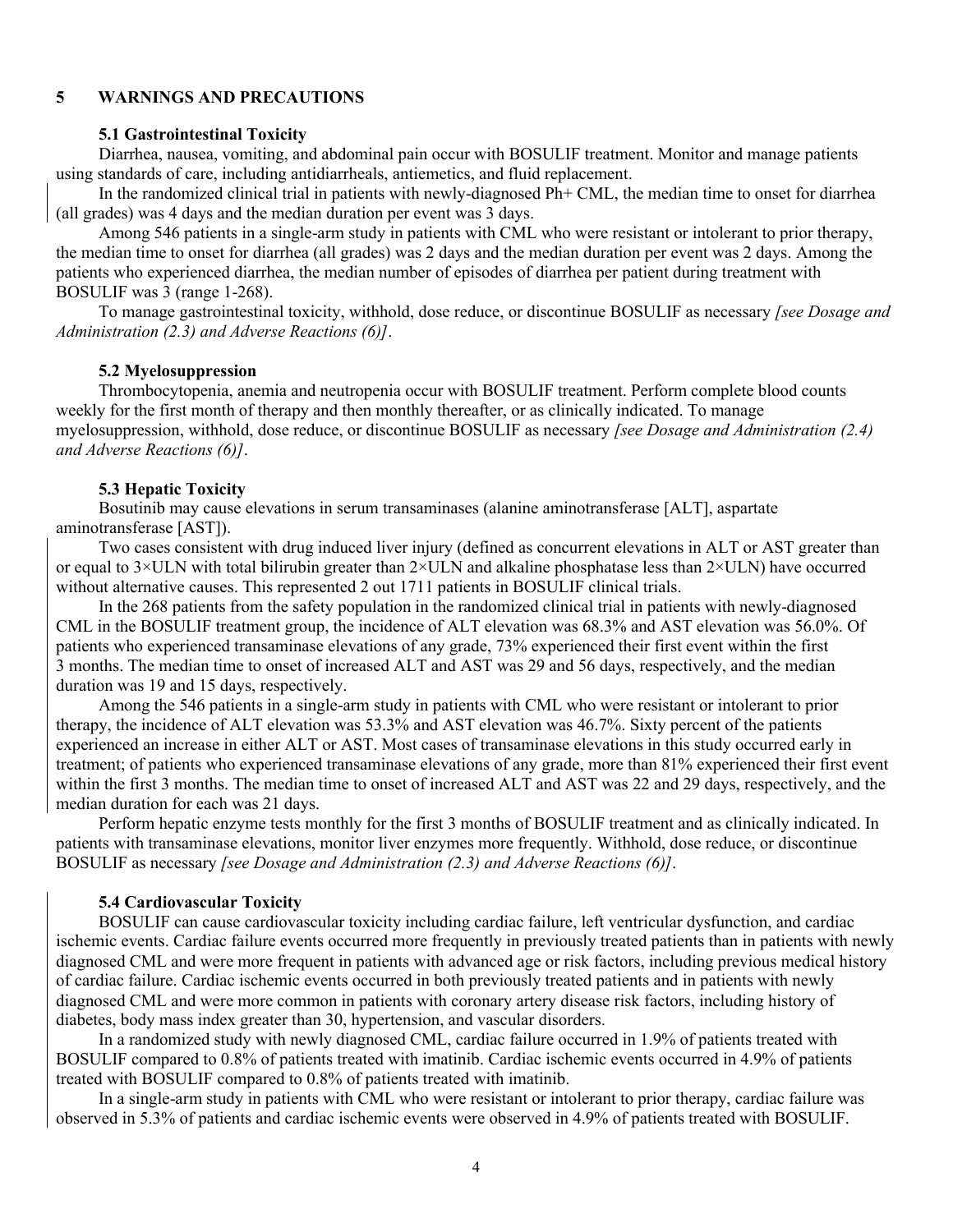Monitor patients for signs and symptoms consistent with cardiac failure and cardiac ischemia and treat as clinically indicated. Interrupt, dose reduce, or discontinue BOSULIF as necessary *[see Dosage and Administration (2.3)]*.

### **5.5 Fluid Retention**

Fluid retention occurs with BOSULIF and may manifest as pericardial effusion, pleural effusion, pulmonary edema, and/or peripheral edema.

In the randomized clinical trial of 268 patients with newly-diagnosed CML in the bosutinib treatment group, 3 patients (1.1%) experienced severe fluid retention of Grade 3, 1 patient experienced Grade 3 pericardial effusion, and 2 patients experienced Grade 3 pleural effusion. Among 546 patients in a single-arm study in patients with Ph+ CML who were resistant or intolerant to prior therapy, Grade 3 or 4 fluid retention was reported in 30 patients (6%). Some patients experienced more than one fluid retention event. Specifically, 24 patients experienced Grade 3 or 4 pleural effusions, 9 patients experienced Grade 3 or Grade 4 pericardial effusions, and 6 patients experienced Grade 3 edema.

Monitor and manage patients using standards of care. Interrupt, dose reduce or discontinue BOSULIF as necessary *[see Dosage and Administration (2.3) and Adverse Reactions (6)]*.

### **5.6 Renal Toxicity**

An on-treatment decline in estimated glomerular filtration rate (eGFR) has occurred in patients treated with BOSULIF. Table 3 identifies the shift from baseline to lowest observed eGFR during BOSULIF therapy for patients in the pooled leukemia studies regardless of line of therapy. The median duration of therapy with BOSULIF was approximately 24 months (range, 0.03 to 155) for patients in these studies.

| $(N=1372)^{*}$ |                  |            |                  |                |                               |                           |  |  |
|----------------|------------------|------------|------------------|----------------|-------------------------------|---------------------------|--|--|
|                | <b>Follow-Up</b> |            |                  |                |                               |                           |  |  |
|                | Normal           | Mild       | Mild to Moderate |                | Severe                        | Kidney Failure<br>$n$ (%) |  |  |
| 527            | 115<br>(21.8)    | 330 (62.6) | 50(9.5)          | 23(4.4)        | 3(0.6)                        | 5(0.9)                    |  |  |
| 672            | 10(1.5)          | 259(38.5)  | 271(40.3)        | 96 (14.3)      | 26(3.9)                       | 6(0.9)                    |  |  |
| 137            | $\Omega$         | 6(4.4)     | 40(29.2)         | 66 (48.2)      | 24 (17.5)                     | 1(0.7)                    |  |  |
| 33             | $\Omega$         | 1(3.0)     | 1(3.0)           | 8(24.2)        | 19(57.6)                      | 4(12.1)                   |  |  |
|                | $\Omega$         | 0          |                  | $\overline{0}$ | $\theta$                      | 1(100)                    |  |  |
| 1370           | 125<br>(9.1)     | 596 (43.5) | 362(26.4)        | 193(14.1)      | 72(5.2)                       | 17(1.2)                   |  |  |
|                | N                | $n$ (%)    | $n$ (%)          | $n$ (%)        | Moderate to Severe<br>$n$ (%) | $n$ (%)                   |  |  |

| Table 3:                                                                  |
|---------------------------------------------------------------------------|
| <b>Shift From Baseline to Lowest Observed eGFR Group During Treatment</b> |
| <b>Safety Population in Clinical Studies</b>                              |

Abbreviations: eGFR=estimated glomerular filtration rate; N/n=number of patients.

Notes: eGFR was calculated using Modification in Diet in Renal Disease method (MDRD).

Notes: Grading is based on Kidney Disease Improving Global Outcomes (KDIGO) Classification by eGFR: Normal: greater than or equal to 90, Mild: 60 to less than 90, Mild to Moderate: 45 to less than 60, Moderate to Severe: 30 to less than 45, Severe: 15 to less than 30, Kidney Failure: less than 15 ml/min/1.73 m<sup>2</sup>.

\*Among the 1372 patients, eGFR was missing in 7 patients at baseline or on-therapy. There were no patients with kidney failure at baseline.

Monitor renal function at baseline and during therapy with BOSULIF, with particular attention to those patients who have preexisting renal impairment or risk factors for renal dysfunction. Consider dose adjustment in patients with baseline and treatment emergent renal impairment *[see Dosage and Administration (2.5)].*

#### **5.7 Embryo-Fetal Toxicity**

Based on findings from animal studies and its mechanism of action, BOSULIF can cause fetal harm when administered to a pregnant woman. There are no available data in pregnant women to inform the drug-associated risk. In animal reproduction studies conducted in rats and rabbits, oral administration of bosutinib during organogenesis caused adverse developmental outcomes, including structural abnormalities, embryo-fetal mortality, and alterations to growth at maternal exposures (AUC) as low as 1.2 times the human exposure at the dose of 500 mg/day. Advise pregnant women of the potential risk to a fetus. Advise females of reproductive potential to use effective contraception during treatment and for at least 2 weeks after the last dose *[see Use in Specific Populations (8.1, 8.3) and Clinical Pharmacology (12.1)]*.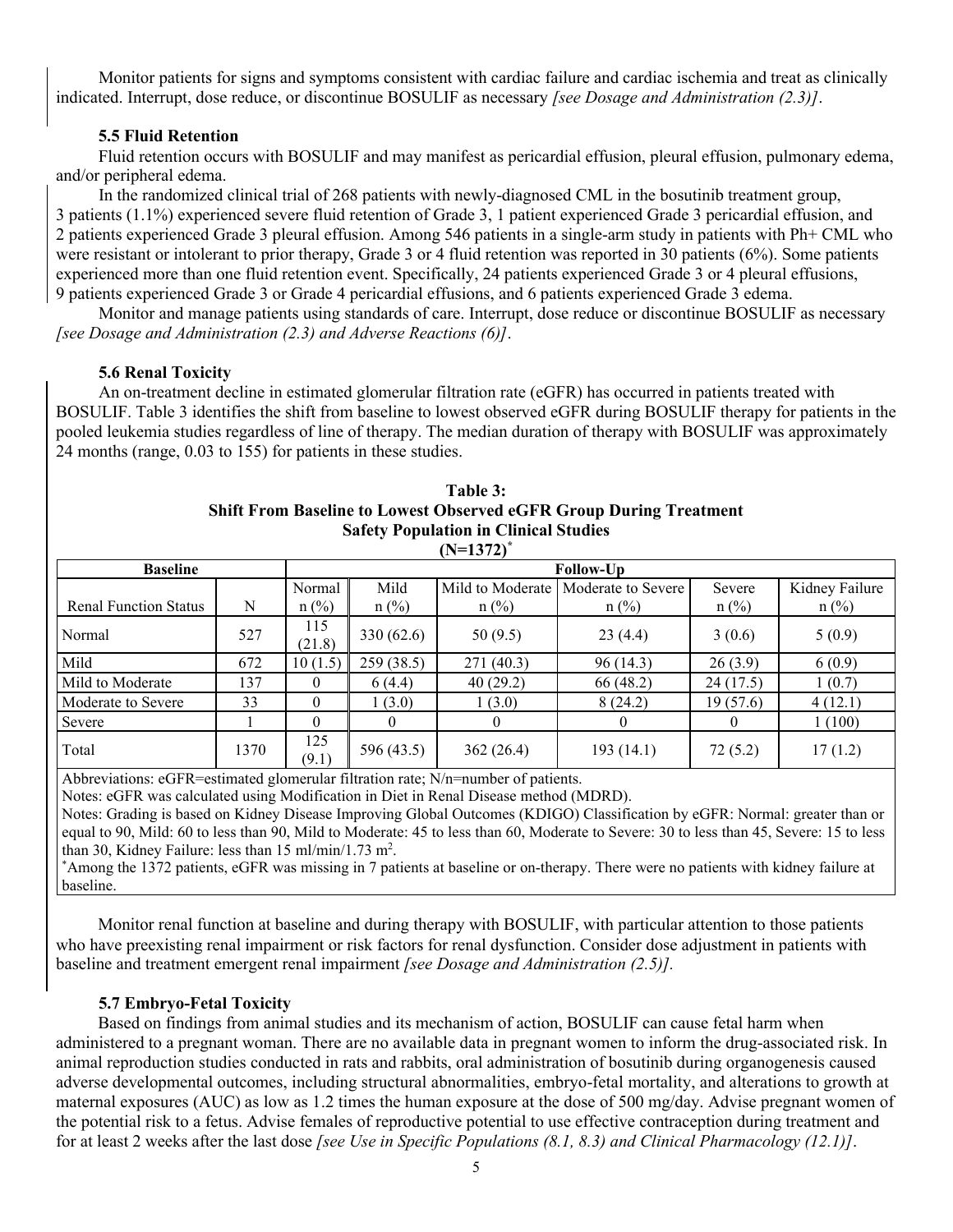### **6 ADVERSE REACTIONS**

The following clinically significant adverse reactions are discussed in greater detail in other sections of the labeling:

- Gastrointestinal toxicity *[see Warnings and Precautions (5.1)]*.
- Myelosuppression *[see Warnings and Precautions (5.2)]*.
- Hepatic toxicity *[see Warnings and Precautions (5.3)]*.
- Cardiovascular toxicity *[see Warnings and Precautions (5.4)]*
- Fluid retention *[see Warnings and Precautions (5.5)]*.
- Renal toxicity *[see Warnings and Precautions (5.6)]*.

### **6.1 Clinical Trials Experience**

Because clinical trials are conducted under widely varying conditions, adverse reaction rates observed in the clinical trials of a drug cannot be directly compared to rates in the clinical trials of another drug and may not reflect the rates observed in practice.

The most common adverse reactions, in  $\geq 20\%$  of patients with newly diagnosed CP Ph+ CML or CP, AP, or BP Ph+ CML with resistance or intolerance to prior therapy (N=814) were diarrhea (80%), rash (44%), nausea (44%), abdominal pain (43%), vomiting (33%), fatigue (33%), hepatic dysfunction (33%), respiratory tract infection (25%), pyrexia (24%), and headache (21%).

The most common laboratory abnormalities that worsened from baseline in  $\geq$ 20% of patients were creatinine increased (93%), hemoglobin decreased (90%), lymphocyte count decreased (72%), platelets decreased (69%), ALT increased (58%), calcium decreased (53%), white blood cell count decreased (52%), absolute neutrophils count decreased (50%), AST increased (50%), glucose increased (46%), phosphorus decreased (44%), urate increased (41%), alkaline phosphatase increased (40%), lipase increased (36%), creatine kinase increased (29%), and amylase increased (24%).

#### Adverse Reactions in Patients With Newly-Diagnosed CP CML

The clinical trial randomized and treated 533 patients with newly-diagnosed CP CML to receive BOSULIF 400 mg daily or imatinib 400 mg daily as single agents (Newly-Diagnosed CP CML Study) *[see Clinical Studies (14.1)]*. The safety population (received at least 1 dose of BOSULIF) included:

 two hundred sixty-eight (268) patients with newly-diagnosed CP CML had a median duration of BOSULIF treatment of 55 months (range: 0.3 to 60 months) and a median dose intensity of 394 mg/day.

Serious adverse reactions occurred in 22% of patients with newly-diagnosed CP CML who received bosutinib. Serious adverse reactions reported in >2% of patients included hepatic dysfunction (4.1%), pneumonia (3.4%), coronary artery disease (3.4%), and gastroenteritis (2.2%). Fatal adverse reactions occurred in 3 patients (1.1%) due to coronary artery disease (0.4%), cardiac failure acute (0.4%), and renal failure (0.4%).

Permanent discontinuation of bosutinib due to an adverse reaction occurred in 20% of patients with newlydiagnosed CP CML who received bosutinib. Adverse reactions which resulted in permanent discontinuation in > 2% of patients included hepatic dysfunction (9%).

Dose modifications (dose interruption or reductions) of bosutinib due to an adverse reaction occurred in 68% of patients with newly-diagnosed CP CML. Adverse reactions which required dose interruptions or reductions in >5% of patients included hepatic dysfunction (27%), thrombocytopenia (16%), diarrhea (16%), lipase increased (10%), neutropenia (7%), abdominal pain (6%), rash (5%).

The most common adverse reactions, in  $>20\%$  of bosutinib-treated patients with newly-diagnosed CML (N=268) were diarrhea (75%), hepatic dysfunction (45%), rash (40%), abdominal pain (39%), nausea (37%), fatigue (33%), respiratory tract infection (27%), headache (22%), and vomiting (21%).

The most common laboratory abnormalities that worsened from baseline in  $\geq$ 20% of patients were creatinine increased (94%), hemoglobin decreased (89%), lymphocyte count decreased (84%), ALT increased (68%), platelet count decreased (68%), glucose increased (57%), AST increased (56%), calcium decreased (55%), phosphorus decreased (54%), lipase increased (53%), white blood cell count decreased (50%), absolute neutrophil count decreased (42%), alkaline phosphatase increased (41%), creatine kinase increased (36%), and amylase increased (32%).

Table 4 identifies adverse reactions greater than or equal to 10% for All Grades and Grades 3 or 4 (3/4) for the Phase 3 CP CML safety population.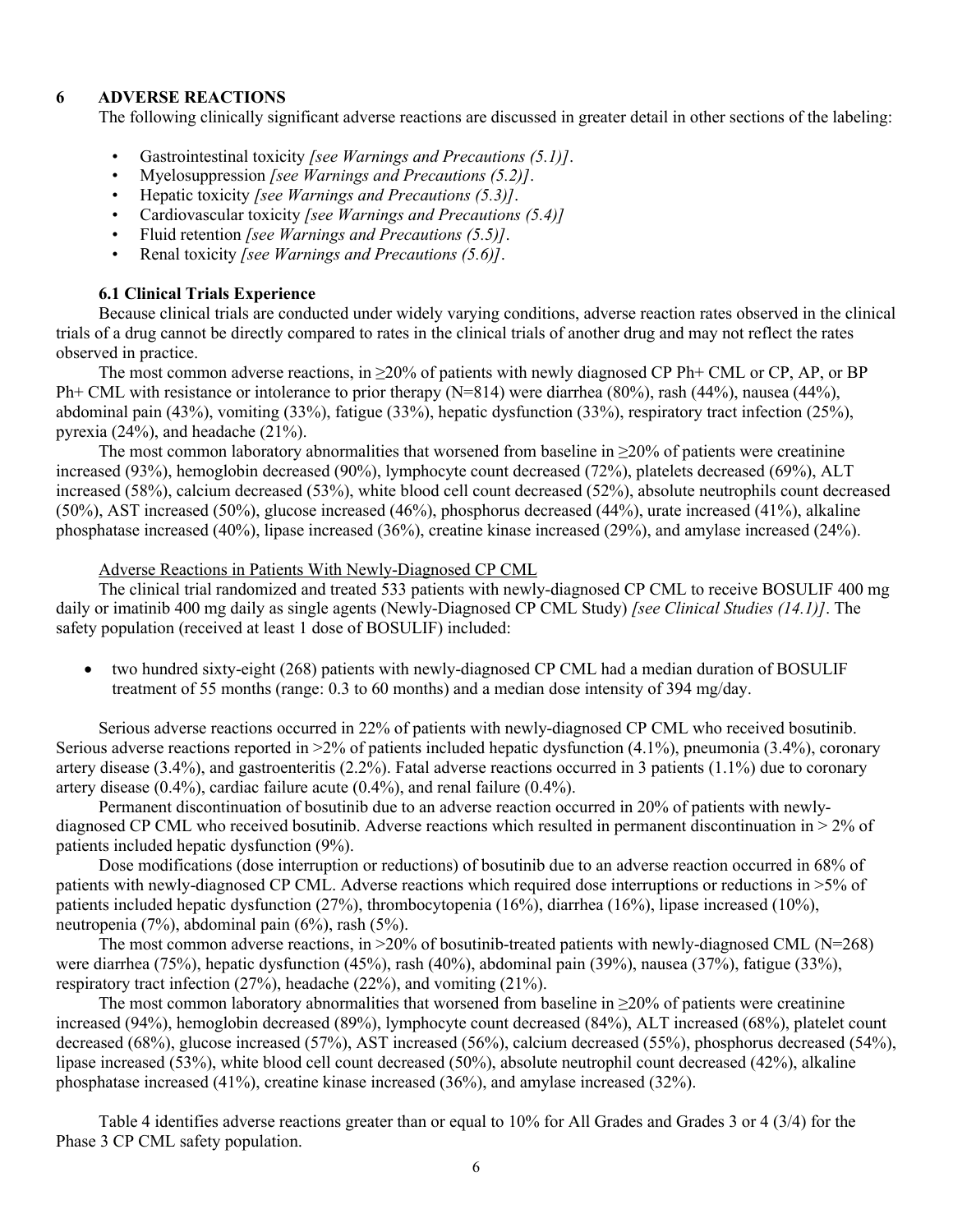### **Table 4: Adverse Reactions (10% or Greater) in Patients With Newly-Diagnosed CML in Bosutinib 400 mg Study\***

|                                                         |                                          | Bosutinib 400 mg<br><b>Chronic Phase</b><br><b>CML</b><br>$(N=268)$ |                  | Imatinib 400 mg<br><b>Chronic Phase CML</b><br>$(N=265)$ |                            |
|---------------------------------------------------------|------------------------------------------|---------------------------------------------------------------------|------------------|----------------------------------------------------------|----------------------------|
| <b>System Organ Class</b>                               | <b>Preferred Term</b>                    | All<br>Grades<br>Grade 3/4<br>$\frac{0}{0}$<br>$\frac{0}{0}$        |                  | All Grades<br>$\frac{0}{0}$                              | Grade 3/4<br>$\frac{0}{0}$ |
| Gastrointestinal disorders                              | Diarrhea                                 | 75                                                                  | 9                | 40                                                       | $\mathbf{1}$               |
|                                                         | Abdominal pain <sup>a</sup>              | 39                                                                  | $\overline{2}$   | 27                                                       | 1                          |
|                                                         | Nausea                                   | 37                                                                  | $\boldsymbol{0}$ | 42                                                       | $\mathbf{0}$               |
|                                                         | Vomiting                                 | 21                                                                  | $\mathbf{1}$     | 20                                                       | $\overline{0}$             |
|                                                         | Constipation                             | 13                                                                  | $\overline{0}$   | 6                                                        | $\mathbf{0}$               |
| Hepatobiliary disorders                                 | Hepatic dysfunction <sup>f</sup>         | 45                                                                  | 27               | 15                                                       | $\overline{4}$             |
| Skin and subcutaneous tissue disorders                  | Rash <sup>d</sup>                        | 40                                                                  | $\overline{2}$   | 30                                                       | $\overline{2}$             |
|                                                         | Pruritus                                 | 11                                                                  | $\leq$ 1         | $\overline{4}$                                           | $\boldsymbol{0}$           |
| General disorders and administration-site<br>conditions | Fatigueb                                 | 33                                                                  | $\mathbf{1}$     | 30                                                       | $\leq$ 1                   |
|                                                         | Pyrexia                                  | 17                                                                  | $\mathbf{1}$     | 11                                                       | $\overline{0}$             |
|                                                         | Edemag                                   | $\overline{15}$                                                     | $\boldsymbol{0}$ | 46                                                       | $\overline{2}$             |
| Infections and infestations                             | Respiratory tract infection <sup>e</sup> | 27                                                                  | $\mathbf{1}$     | 25                                                       | $\leq$ 1                   |
| Nervous system disorders                                | Headache                                 | 22                                                                  | $\mathbf{1}$     | 15                                                       | $\mathbf{1}$               |
| Musculoskeletal and connective tissue<br>disorders      | Arthralgia                               | 18                                                                  | $\mathbf{1}$     | 18                                                       | $\leq$ 1                   |
|                                                         | Back pain                                | 12                                                                  | $\leq$ 1         | 9                                                        | <1                         |
| Respiratory, thoracic, and mediastinal<br>disorders     | Cough                                    | 11                                                                  | $\overline{0}$   | 10                                                       | $\mathbf{0}$               |
|                                                         | Dyspnea                                  | 11                                                                  | $\mathbf{1}$     | 6                                                        | 1                          |
| Metabolism and nutrition disorders                      | Decreased appetite                       | 11                                                                  | $\leq$ 1         | 6                                                        | $\overline{0}$             |
| Vascular disorders                                      | Hypertension <sup>c</sup>                | 10                                                                  | 5                | 11                                                       | 5                          |

\*Based on a Minimum of 57 Months of Follow-up.

Adverse drug reactions are based on all-causality treatment-emergent adverse events.

The commonality stratification is based on 'All Grades' under Total column.

'Grade 3', 'Grade 4' columns indicate maximum toxicity.

<sup>a</sup>Abdominal pain includes the following preferred terms: Abdominal discomfort, Abdominal pain, Abdominal pain lower, Abdominal pain upper, Abdominal tenderness, Dyspepsia, Epigastric discomfort, Gastrointestinal pain.

<sup>b</sup>Fatigue includes the following preferred terms: Asthenia, Fatigue, Malaise.

<sup>c</sup>Hypertension\* includes the preferred terms: Blood pressure systolic increased, Hypertension, Hypertensive crisis, Hypertensive heart disease, Retinopathy hypertensive.

<sup>f</sup>Hepatic dysfunction includes the preferred terms: Alanine aminotransferase increased, Aspartate aminotransferase, Aspartate aminotransferase increased, Bilirubin conjugated increased, Blood alkaline phosphatase increased, Blood bilirubin increased, Drug-induced liver injury, Gamma-glutamyltransferase increased, Hepatic enzyme increased, Hepatic steatosis, Hepatitis, Hepatitis toxic, Hepatocellular injury, Hepatotoxicity, Hyperbilirubinemia, Jaundice, Liver disorder, Liver function test increased, Ocular icterus, Transaminases increased.

<sup>g</sup>Edema includes the following preferred terms: Eye edema, Eyelid edema, Face edema, Edema, Edema peripheral, Orbital edema, Periorbital edema, Periorbital swelling, Peripheral swelling, Swelling, Swelling face, Swelling of eyelid, Swollen tongue.

<sup>d</sup>Rash includes the following preferred terms: Acne, Blister, Dermatitis, Dermatitis acneiform, Dermatitis bullous, Dermatitis exfoliative generalized, Drug reaction with eosinophilia and systemic symptoms, Dyshidrotic eczema, Eczema, Eczema asteatotic, Erythema, Erythema nodosum, Genital rash, Lichen planus, Perivascular dermatitis, Photosensitivity reaction, Psoriasis, Rash, Rash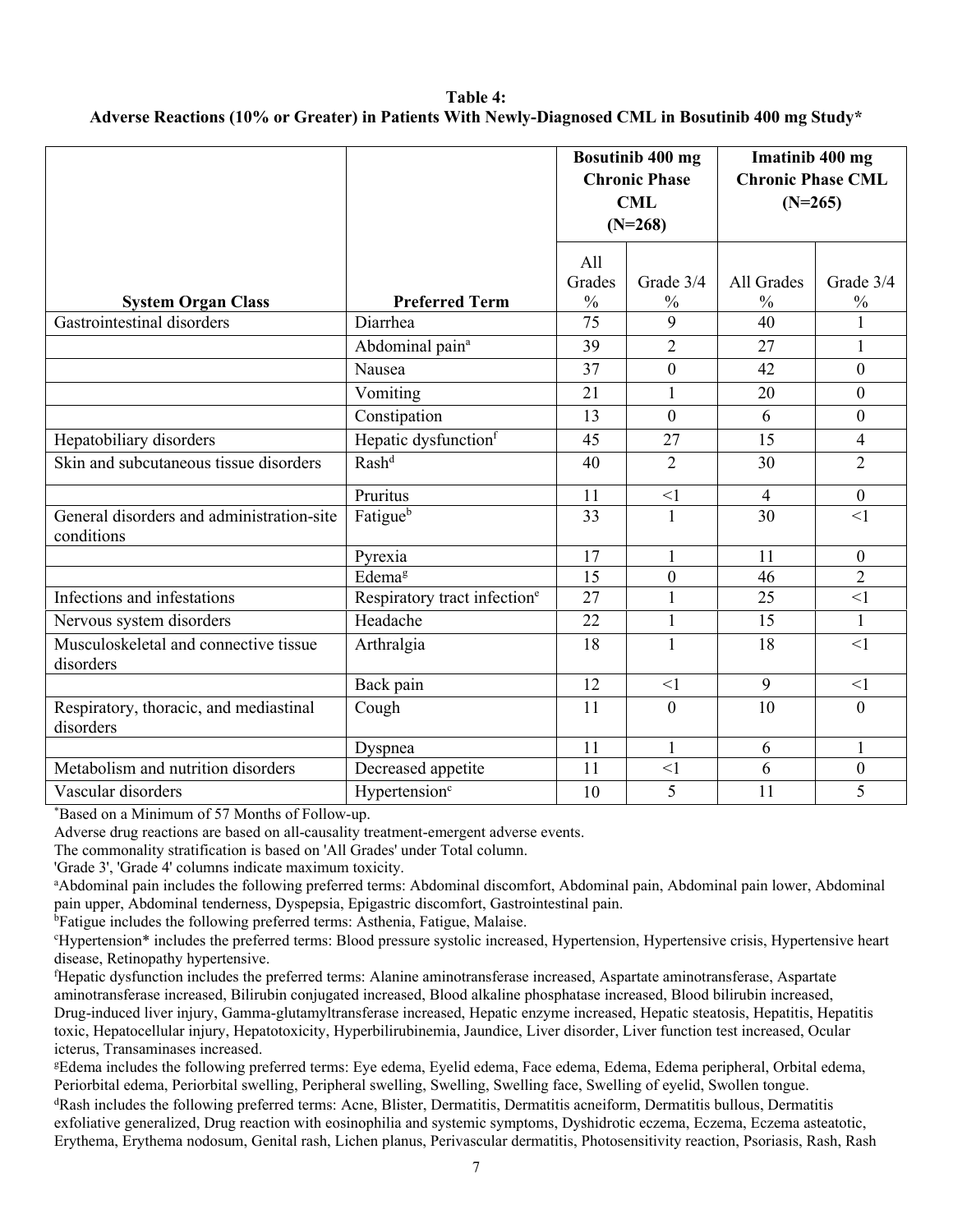erythematous, Rash macular, Rash maculo-papular, Rash papular, Rash pruritic, Rash pustular, Rash vesicular, Seborrhoeic keratosis, Skin discoloration, Skin exfoliation, Skin hypopigmentation, Skin irritation, Skin lesion, Stasis dermatitis. <sup>e</sup>Respiratory tract infection includes the following preferred terms: Nasopharyngitis, Respiratory tract congestion, Respiratory tract infection, Respiratory tract infection viral, Upper respiratory tract infection.

In the randomized study in patients with newly-diagnosed CP CML, one patient in the group treated with BOSULIF experienced a Grade 3 QTcF prolongation (>500 msec). Patients with uncontrolled or significant cardiovascular disease including QT interval prolongation were excluded by protocol.

Table 5 identifies the clinically relevant or severe Grade 3/4 laboratory test abnormalities for the Phase 3 newly-diagnosed CML safety population.

### **Table 5: Select Laboratory Abnormalities (>20%) That Worsened From Baseline in Patients with Newly-Diagnosed CML in Bosutinib 400 mg Study\***

|                                |                  | <b>Bosutinib</b><br>$N = 268$ | <b>Imatinib</b><br>$N = 265$ |           |
|--------------------------------|------------------|-------------------------------|------------------------------|-----------|
|                                |                  | $\frac{0}{0}$                 | $\frac{0}{0}$                |           |
|                                | <b>All Grade</b> | Grade 3-4                     | <b>All Grade</b>             | Grade 3-4 |
| <b>Hematology Parameters</b>   |                  |                               |                              |           |
| Platelet Count decreased       | 68               | 14                            | 60                           | 6         |
| Absolute Neutrophil            | 42               | 9                             | 65                           | 20        |
| Count decreased                |                  |                               |                              |           |
| Hemoglobin decreased           | 89               | 9                             | 90                           | $\tau$    |
| White Blood Cell Count         | 50               | 6                             | 70                           | 8         |
| decreased                      |                  |                               |                              |           |
| Lymphocyte Count               | 84               | 12                            | 82                           | 14        |
| decreased                      |                  |                               |                              |           |
| <b>Biochemistry Parameters</b> |                  |                               |                              |           |
| SGPT/ALT increased             | 68               | 26                            | 28                           | 3         |
| SGOT/AST increased             | 56               | 13                            | 29                           | 3.4       |
| Lipase increased               | 53               | 19                            | 35                           | 8         |
| Phosphorus decreased           | 54               | 9                             | 69                           | 21        |
| Amylase increased              | 32               | 3.4                           | 18                           | 2.3       |
| Alkaline Phosphatase           | 41               | $\theta$                      | 43                           | 0.4       |
| increased                      |                  |                               |                              |           |
| Calcium decreased              | 55               | 1.5                           | 57                           | 1.1       |
| Glucose increased              | $\overline{57}$  | 3                             | 65                           | 3.4       |
| Creatine Kinase increased      | 36               | $\overline{3}$                | 65                           | 5         |
| Creatinine increased           | 94               | 1.1                           | 98                           | 0.8       |

\*Based on a Minimum of 57 Months of Follow-up.

Abbreviations: ALT=alanine aminotransferase; AST=aspartate aminotransferase; CML=chronic myelogenous leukemia; SGPT=serum glutamic-pyruvic transaminase; SGOT=serum glutamic-oxaloacetic transaminase; N/n=number of patients; ULN=upper limit of normal.

Graded using CTCAE v 4.03

Adverse Reactions in Patients With Imatinib-Resistant or -Intolerant Ph+ CP, AP, and BP CML

The single-arm clinical trial enrolled patients with Ph+ CP, AP, or BP CML and with resistance or intolerance to prior therapy *[see Clinical Studies (14.2)]*. The safety population (received at least 1 dose of BOSULIF) included 546 CML patients: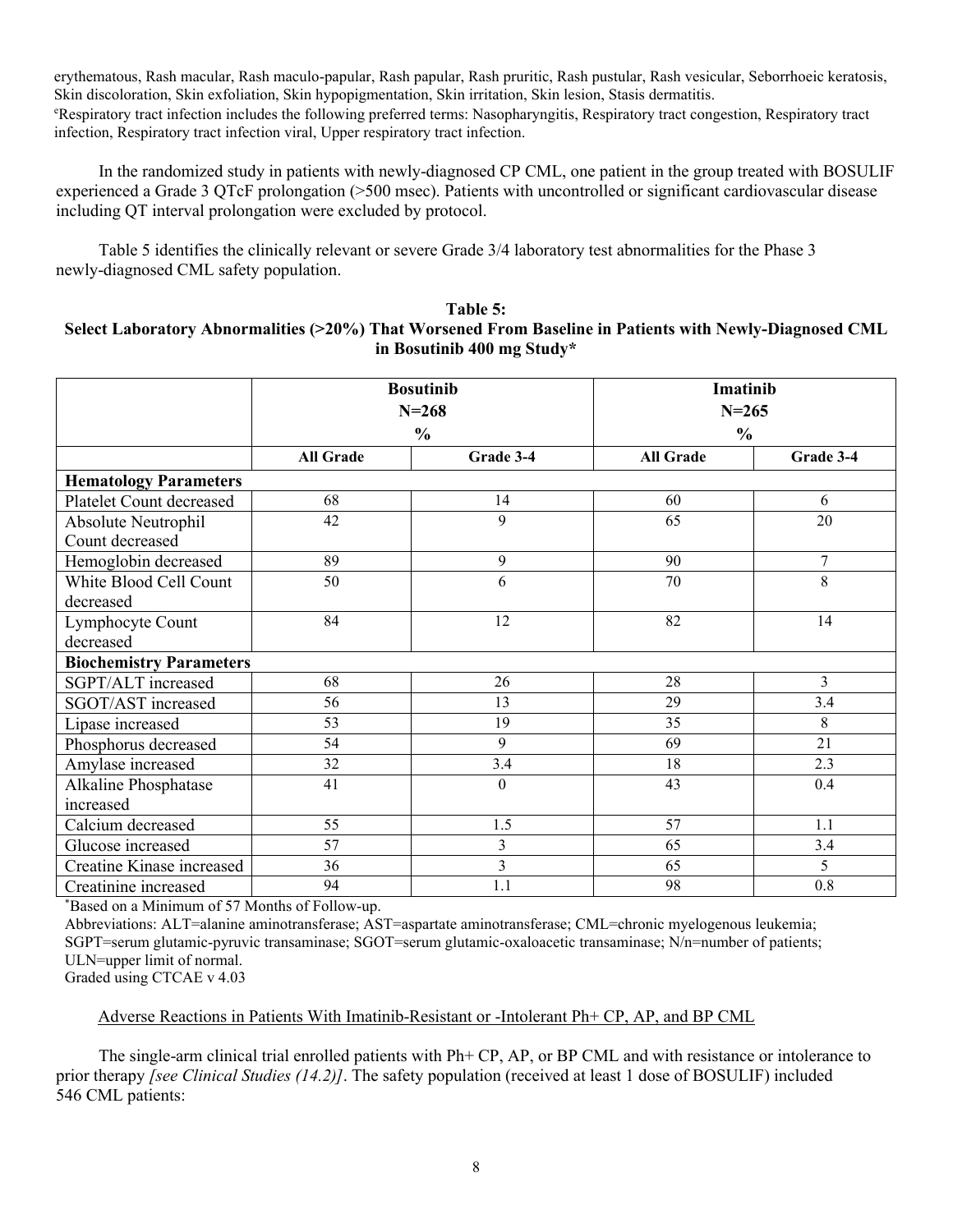- two hundred eighty-four (284) patients with CP CML previously treated with imatinib only who had a median duration of BOSULIF treatment of 26 months (range: 0.2 to 155 months), and a median dose intensity of 437 mg/day.
- one hundred nineteen (119) patients with CP CML previously treated with both imatinib and at least 1 additional tyrosine kinase inhibitor (TKI) who had a median duration of BOSULIF treatment of 9 months (range: 0.2 to 148 months) and a median dose intensity of 427 mg/day.
- one hundred forty-three (143) patients with advanced phase (AdvP) CML including 79 patients with AP CML and 64 patients with BP CML. In the patients with AP CML and BP CML, the median duration of BOSULIF treatment was 10 months (range: 0.1 to 140 months) and 3 months (range: 0.03 to 71 months), respectively. The median dose intensity was 406 mg/day, and 456 mg/day, in the AP CML and BP CML cohorts, respectively.

Serious adverse reactions occurred in 30% of patients in the safety population of the single-arm trial in patients with CML (N=546) who were resistant or intolerant to prior therapy. Serious adverse reactions reported in >2% of patients included pneumonia (7%), pleural effusion (6%), pyrexia (3.7%), coronary artery disease (3.5%), dyspnea  $(2.6\%)$ , rash  $(2.2\%)$ , thrombocytopenia  $(2\%)$ , abdominal pain  $(2\%)$ , and diarrhea  $(2\%)$ .

Fatal adverse reactions occurred in 12 patients (2.2%) due to coronary artery disease (0.9%), pneumonia (0.4%), respiratory failure (0.4%), gastrointestinal hemorrhage (0.2%), acute kidney injury (0.2%), and acute pulmonary edema  $(0.2\%)$ .

Permanent discontinuation of bosutinib due to an adverse reaction occurred in 22% of patients with CML who were resistant or intolerant to prior therapy. Adverse reactions which resulted in permanent discontinuation in >2% of patients included thrombocytopenia  $(6%)$ , hepatic dysfunction  $(3.3%)$ , and neutropenia  $(2%)$ .

Dose modifications (dose interruption or reductions) of bosutinib due to an adverse reaction occurred in 66% of patients with CML who were resistant or intolerant to prior therapy. Adverse reactions which required dose interruptions or reductions in >5% of patients included thrombocytopenia (24%), diarrhea (14%), rash (13%), hepatic dysfunction (10%), neutropenia (9%), pleural effusion (8%), vomiting (7%), anemia (6%), and abdominal pain (6%).

The most common adverse reactions, in  $\geq$ 20% of patients in the safety population of the single-arm trial in patients with CML (N=546) who were resistant or intolerant to prior therapy were diarrhea (83%), nausea (47%), rash (46%), abdominal pain (45%), vomiting (39%), fatigue (33%), pyrexia (28%), hepatic dysfunction (27%), respiratory tract infection (24%), cough (23%), and headache (21%)*.*

The most common laboratory abnormalities that worsened from baseline in  $\geq 20\%$  were creatinine increased (93%), hemoglobin decreased (91%), lymphocyte decreased (80%), platelets decreased (69%), absolute neutrophil count (54%), ALT increased (53%), calcium decreased (53%), white blood cell count decreased (52%), urate increased (48%), AST increased (47%), phosphorus decreased (39%), alkaline phosphatase increased (39%), lipase increased (28%), magnesium increased (25%), potassium decreased (24%), potassium increased (23%). See Table 7 for Grade 3/4 laboratory abnormalities.

Table 6 identifies adverse reactions greater than or equal to 10% for All Grades and Grades 3 or 4 for the Phase 1/2 CML safety population based on long-term follow-up.

### **Table 6: Adverse Reactions (10% or Greater) in Patients With CML Who Were Resistant or Intolerant to Prior Therapy in Single-Arm Trial\***

|                            |                             | <b>CP CML</b><br>$(N=403)$            |                            |                                       | <b>AdvP CML</b><br>$(N=143)$ |
|----------------------------|-----------------------------|---------------------------------------|----------------------------|---------------------------------------|------------------------------|
| <b>System Organ Class</b>  | <b>Preferred Term</b>       | All<br><b>Grades</b><br>$\frac{6}{9}$ | Grade 3/4<br>$\frac{0}{0}$ | All<br><b>Grades</b><br>$\frac{6}{6}$ | Grade 3/4<br>$\frac{6}{10}$  |
| Gastrointestinal disorders | Diarrhea                    | 85                                    | 10                         | 76                                    |                              |
|                            | Abdominal pain <sup>a</sup> | 49                                    |                            | 36                                    |                              |
|                            | Nausea                      | 47                                    |                            | 48                                    | ◠                            |
|                            | Vomiting                    | 38                                    |                            | 43                                    |                              |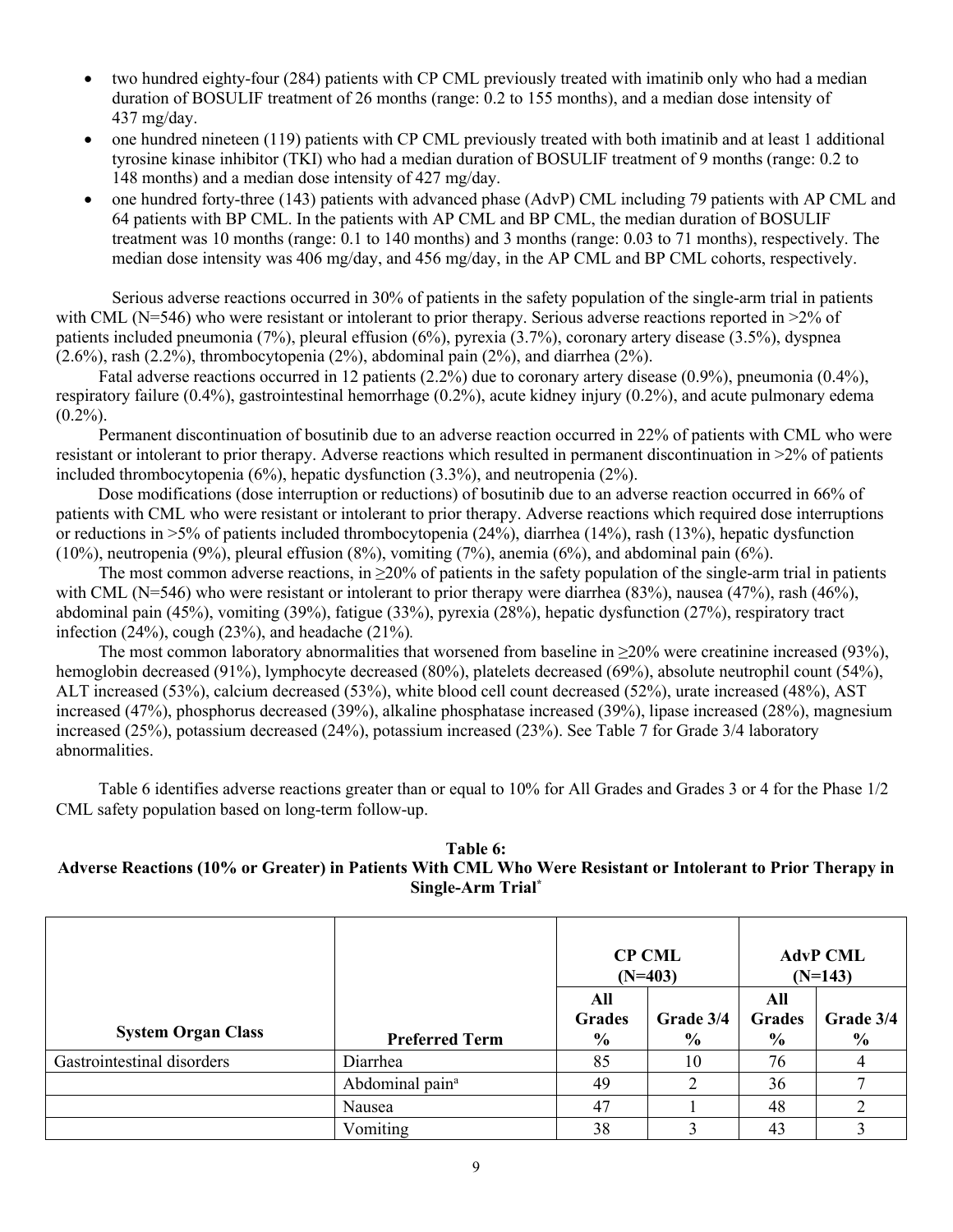|                                                          |                                          | <b>CP CML</b><br>$(N=403)$            |                            | <b>AdvP CML</b><br>$(N=143)$          |                            |
|----------------------------------------------------------|------------------------------------------|---------------------------------------|----------------------------|---------------------------------------|----------------------------|
| <b>System Organ Class</b>                                | <b>Preferred Term</b>                    | All<br><b>Grades</b><br>$\frac{0}{0}$ | Grade 3/4<br>$\frac{0}{0}$ | All<br><b>Grades</b><br>$\frac{0}{0}$ | Grade 3/4<br>$\frac{0}{0}$ |
|                                                          | Constipation                             | 15                                    | $\leq$ 1                   | 17                                    | $\mathbf{1}$               |
| Skin and subcutaneous tissue disorders                   | Rash <sup>e</sup>                        | 48                                    | 9                          | 42                                    | 5                          |
|                                                          | Pruritus                                 | 12                                    | $\mathbf{1}$               | $\overline{7}$                        | $\overline{0}$             |
| General disorders and administration-<br>site conditions | Fatigue                                  | 35                                    | 3                          | 27                                    | 6                          |
|                                                          | Pyrexia                                  | 25                                    | $\mathbf{1}$               | 37                                    | 3                          |
|                                                          | Edema <sup>c</sup>                       | 19                                    | $\leq$ 1                   | 17                                    | $\mathbf{1}$               |
|                                                          | Chest pain <sup>g</sup>                  | 8                                     | $\mathbf{1}$               | 12                                    | $\mathbf{1}$               |
| Hepatobiliary disorders                                  | Hepatic dysfunction <sup>h</sup>         | 29                                    | 11                         | 21                                    | 10                         |
| Infections and infestations                              | Respiratory tract infection <sup>f</sup> | 27                                    | $\leq$ 1                   | 17                                    | $\overline{0}$             |
|                                                          | Influenzai                               | 11                                    | 1                          | 3                                     | $\overline{0}$             |
|                                                          | Pneumonia <sup>d</sup>                   | 10                                    | $\overline{4}$             | 18                                    | 12                         |
| Respiratory, thoracic, and mediastinal<br>disorders      | Cough                                    | 24                                    | $\mathbf{0}$               | 22                                    | $\overline{0}$             |
|                                                          | Pleural effusion                         | 14                                    | $\overline{4}$             | 9                                     | $\overline{4}$             |
|                                                          | Dyspnea                                  | 12                                    | $\overline{2}$             | 20                                    | 6                          |
| Nervous system disorders                                 | Headache                                 | 21                                    | 1                          | 18                                    | 4                          |
|                                                          | <b>Dizziness</b>                         | 11                                    | $\mathbf{0}$               | 14                                    | 1                          |
| Musculoskeletal and connective tissue<br>disorders       | Arthralgia                               | 19                                    | 1                          | 15                                    | $\overline{0}$             |
|                                                          | Back pain                                | 14                                    | 1                          | 8                                     | 1                          |
| Metabolism and nutrition disorders                       | Decreased appetite                       | 14                                    | $\mathbf{1}$               | 14                                    | $\overline{0}$             |
| Vascular disorders                                       | Hypertension <sup>b</sup>                | 11                                    | 3                          | 8                                     | 3                          |

#### ADR Definition

\*Based on a Minimum of 105 Months of Follow-up.

Adverse drug reactions are based on all-causality treatment-emergent adverse events.

The commonality stratification is based on 'All Grades' under Total column.

'Grade 3', 'Grade 4' columns indicate maximum toxicity.

<sup>a</sup>Abdominal pain includes the following preferred terms: Abdominal discomfort, Abdominal pain, Abdominal pain lower, Abdominal pain upper, Abdominal tenderness, Dyspepsia, Epigastric discomfort, Gastrointestinal pain, Hepatic pain.

<sup>g</sup>Chest pain includes the following preferred terms: Chest discomfort, Chest pain.

<sup>h</sup>Hepatic dysfunction includes the following preferred terms: Alanine aminotransferase increased, Aspartate aminotransferase increased, Bilirubin conjugated increased, Blood alkaline phosphatase increased, Blood bilirubin increased, Blood bilirubin unconjugated increased, Gamma-glutamyltransferase increased, Hepatic enzyme increased, Hepatic function abnormal, Hepatic steatosis, Hepatitis toxic, Hepatomegaly, Hepatotoxicity, Hyperbilirubinemia, Liver disorder, Liver function test abnormal, Liver function test increased, Transaminases

increased.

<sup>b</sup>Hypertension\* includes the following preferred terms: Blood pressure increased, Blood pressure systolic increased, Essential hypertension, Hypertension, Hypertensive crisis, Retinopathy hypertensive.

i Influenza includes the following preferred terms: H1N1 influenza, Influenza.

<sup>c</sup>Edema includes the following preferred terms: Eye edema, Eyelid edema, Face edema, Generalized edema, Localized edema, Edema, Edema peripheral, Penile edema, Periorbital edema, Periorbital swelling, Peripheral swelling, Scrotal edema, Scrotal swelling, Swelling, Swelling face, Swelling of eyelid, Testicular edema, Tongue edema.

<sup>d</sup>Pneumonia includes the following preferred terms: Atypical pneumonia, Lower respiratory tract congestion, Lower respiratory tract infection, Pneumonia, Pneumonia aspiration, Pneumonia bacterial, Pneumonia fungal, Pneumonia necrotising, Pneumonia streptococcal.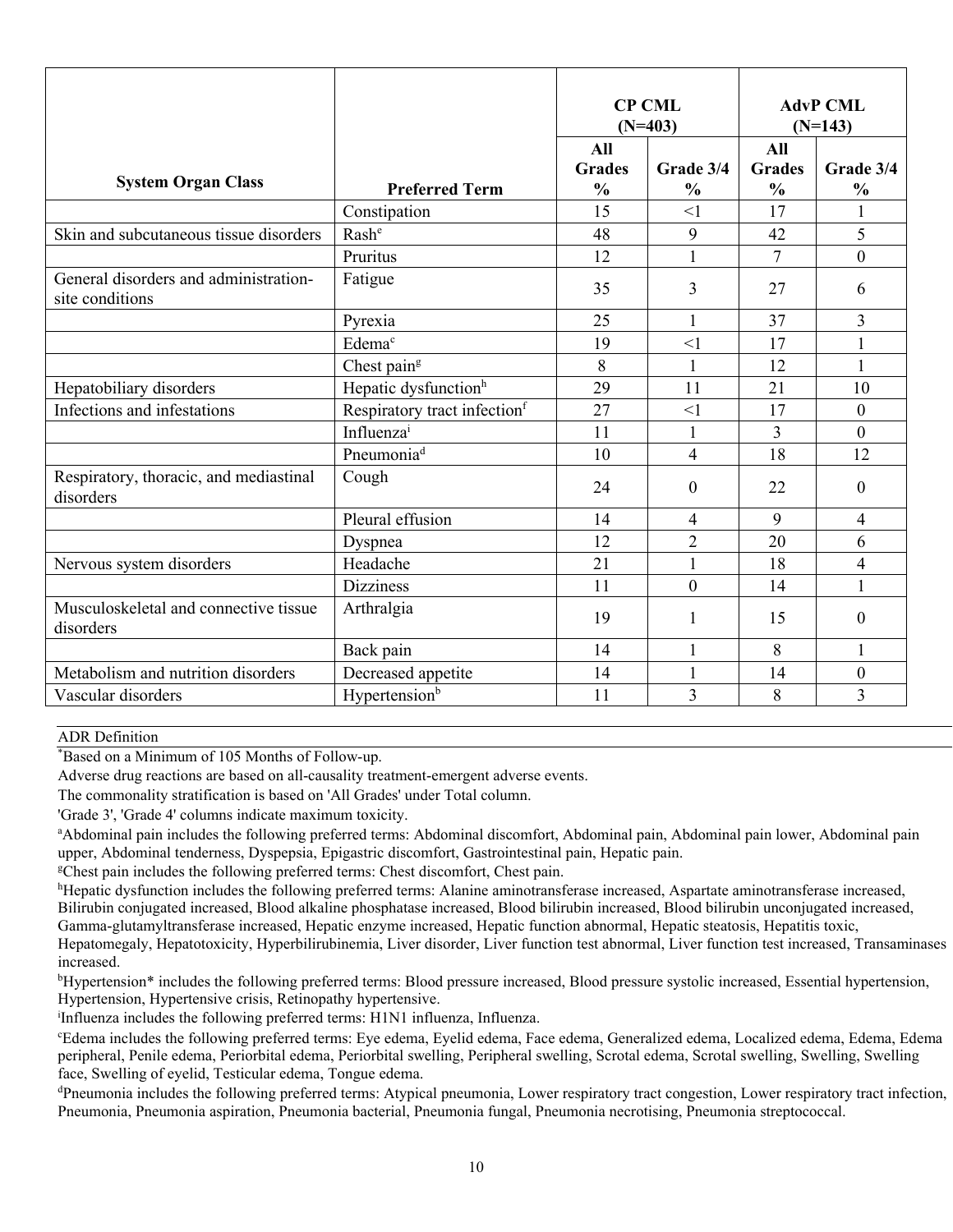<sup>e</sup>Rash includes the following preferred terms: Acarodermatitis, Acne, Angular cheilitis, Blister, Dermatitis, Dermatitis acneiform, Dermatitis psoriasiform, Drug eruption,

Eczema, Eczema asteatotic, Erythema, Erythema annulare, Exfoliative rash, Lichenoid keratosis, Palmar erythema, Photosensitivity reaction, Pigmentation disorder, Psoriasis, Pyoderma gangrenosum, Pyogenic granuloma, Rash, Rash erythematous, Rash generalised, Rash macular, Rash maculo-papular, Rash pruritic, Rash pustular, Seborrhoeic dermatitis, Seborrhoeic keratosis, Skin depigmentation, Skin discoloration, Skin disorder, Skin exfoliation, Skin hyperpigmentation, Skin hypopigmentation, Skin irritation, Skin lesion, Skin plaque, Skin toxicity, Stasis dermatitis.

<sup>f</sup>Respiratory tract infection includes the following preferred terms: Nasopharyngitis, Respiratory tract congestion, Respiratory tract infection, Respiratory tract infection viral, Upper respiratory tract infection, Viral upper respiratory tract infection.

\* ADR identified post-marketing.

In the single-arm study in patients with CML who were resistant or intolerant to prior therapy, 2 patients (0.4%) experienced QTcF interval of greater than 500 milliseconds. Patients with uncontrolled or significant cardiovascular disease including QT interval prolongation were excluded by protocol.

Table 7 identifies the clinically relevant or severe Grade 3/4 laboratory test abnormalities for the safety population of the study in patients with CML who were resistant or intolerant to prior therapy based on long-term follow-up.

#### **Table 7:**

### **Number (%) of Patients With Clinically Relevant All Grade or Grade 3/4 Laboratory Test Abnormalities in the Safety Population of the Study of Patients With CML Who Were Resistant or Intolerant to Prior Therapy\***

|                                     | <b>CP CML</b><br>$N = 403$ |                | <b>AdvP CML</b> |                |
|-------------------------------------|----------------------------|----------------|-----------------|----------------|
|                                     |                            |                | $N = 143$       |                |
|                                     | $\frac{0}{0}$              |                | $\frac{0}{0}$   |                |
|                                     |                            |                |                 |                |
|                                     | All grade                  | Grade 3/4      | All grade       | Grade 3/4      |
| <b>Hematology Parameters</b>        |                            |                |                 |                |
| Platelet Count decreased            | 66                         | 26             | 80              | 57             |
| Absolute Neutrophil Count decreased | 50                         | 16             | 66              | 39             |
| Hemoglobin decreased                | 89                         | 13             | 97              | 38             |
| Lymphocyte decreased                | 79                         | 14             | 82              | 21             |
| White Blood Cell Count decreased    | 51                         | $\overline{7}$ | 57              | 27             |
| <b>Biochemistry Parameters</b>      |                            |                |                 |                |
| SGPT/ALT increased                  | 58                         | 11             | 39              | 6              |
| SGOT/AST increased                  | 50                         | 5              | 37              | 3.5            |
| Lipase increased                    | 32                         | 12             | 19              | 6              |
| Phosphorus decreased                | 41                         | 8              | 33              | $\overline{7}$ |
| <b>Total Bilirubin increased</b>    | 16                         | 0.7            | 22              | 2.8            |
| Creatinine increased                | 95                         | $\overline{3}$ | 87              | 1.4            |
| Alkaline Phosphatase increased      | 39                         | $\overline{0}$ | 39              | 1.4            |
| Glucose increased                   | 42                         | 2.7            | 39              | 6              |
| Sodium increased                    | 23                         | 0.5            | 11              | $\mathbf{0}$   |
| Sodium decreased                    | 18                         | 2.2            | 27              | 6              |
| Calcium decreased                   | 55                         | 4.7            | 45              | 3.5            |
| Urate increased                     | 49                         | 6              | 43              | 6              |
| Magnesium increased                 | 27                         | $\overline{7}$ | 18              | 4.9            |
| Potassium decreased                 | 22                         | 1.7            | 29              | 4.9            |
| Potassium increased                 | 25                         | 2.7            | 19              | 2.1            |

\*Based on a Minimum of 105 Months of Follow-up.

Abbreviations: AdvP=advanced phase; ALT=alanine aminotransferase; AST=aspartate aminotransferase; CML=chronic myelogenous leukemia; CP=chronic phase; N/n=number of patients; SGPT=serum glutamate-pyruvate transaminase;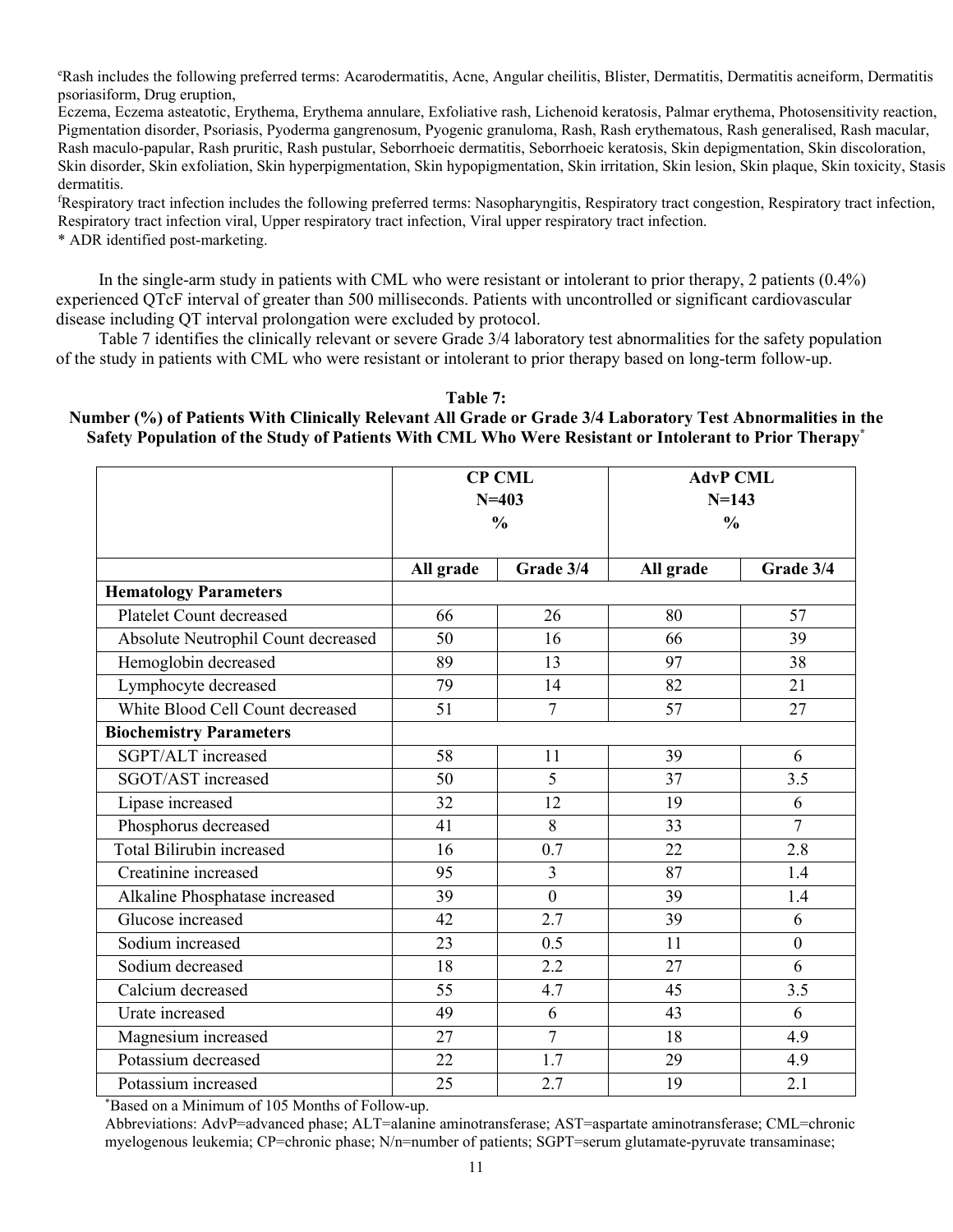SGOT=serum glutamate-oxaloacetate aminotransferase; ULN=upper limit of normal.

### Additional Adverse Reactions From Multiple Clinical Trials

The following adverse reactions were reported in patients in clinical trials with BOSULIF (less than 10% of BOSULIF-treated patients). They represent an evaluation of the adverse reaction data from all 1372 patients with leukemia who received at least 1 dose of single-agent BOSULIF. These adverse reactions are presented by system organ class and are ranked by frequency. These adverse reactions are included based on clinical relevance and ranked in order of decreasing seriousness within each category.

Blood and Lymphatic System Disorders: *0.1% and less than 1%* - Febrile neutropenia

Cardiac Disorders: *1% and less than 10%* - Pericardial effusion; *0.1% and less than 1%* - Pericarditis

Ear and Labyrinth Disorders: *1% and less than 10%* - Tinnitus

Endocrine Disorders: *1% and less than 10%* - Hypothyroidism; *0.1% and less than 1%* - Hyperthyroidism

Gastrointestinal Disorders: *1% and less than 10%* - Gastritis, Pancreatitis (includes Edematous pancreatitis, Pancreatic enzymes increased, Pancreatitis, Pancreatitis acute, Pancreatitis chronic), Gastrointestinal hemorrhage (includes Anal hemorrhage, Gastric hemorrhage, Gastrointestinal hemorrhage, Intestinal hemorrhage, Lower gastrointestinal hemorrhage, Rectal hemorrhage, Upper gastrointestinal hemorrhage)

General Disorders and Administrative Site Conditions: *1% and less than 10%* - Pain

Immune System Disorders: *1% and less than 10%* - Drug hypersensitivity; *0.1% and less than 1%* - Anaphylactic shock

Infections and Infestations: *1% and less than 10%* - Bronchitis

Investigations: *1% and less than 10%* - Electrocardiogram QT prolonged (includes Electrocardiogram QT prolonged, Long QT syndrome)

Metabolism and Nutrition Disorders: *1% and less than 10%* - Dehydration

Musculoskeletal and Connective Tissue Disorders: *1% and less than 10%* - Myalgia

Nervous System Disorders: *1% and less than 10%* - Dysgeusia

Renal and Urinary Disorders: *1% and less than 10%* - Acute kidney injury, Renal impairment, Renal failure

Respiratory, Thoracic and Mediastinal Disorders: *1% and less than 10%* - Pulmonary hypertension (includes Pulmonary hypertension, Pulmonary arterial hypertension, Pulmonary arterial pressure increased); *0.1% and less than 1%* - Acute pulmonary edema (includes Acute pulmonary edema, Pulmonary edema), Respiratory failure

Skin and Subcutaneous Disorders: *0.1% and less than 1%* - Erythema multiforme

## **6.2 Postmarketing Experience**

The following additional adverse reactions have been identified during post-approval use of BOSULIF. Because these reactions are reported voluntarily from a population of uncertain size, it is not always possible to reliably estimate their frequency or establish a causal relationship to drug exposure.

Blood and Lymphatic System Disorders: Thrombotic microangiopathy

Skin and Subcutaneous Tissue Disorders: Stevens-Johnson syndrome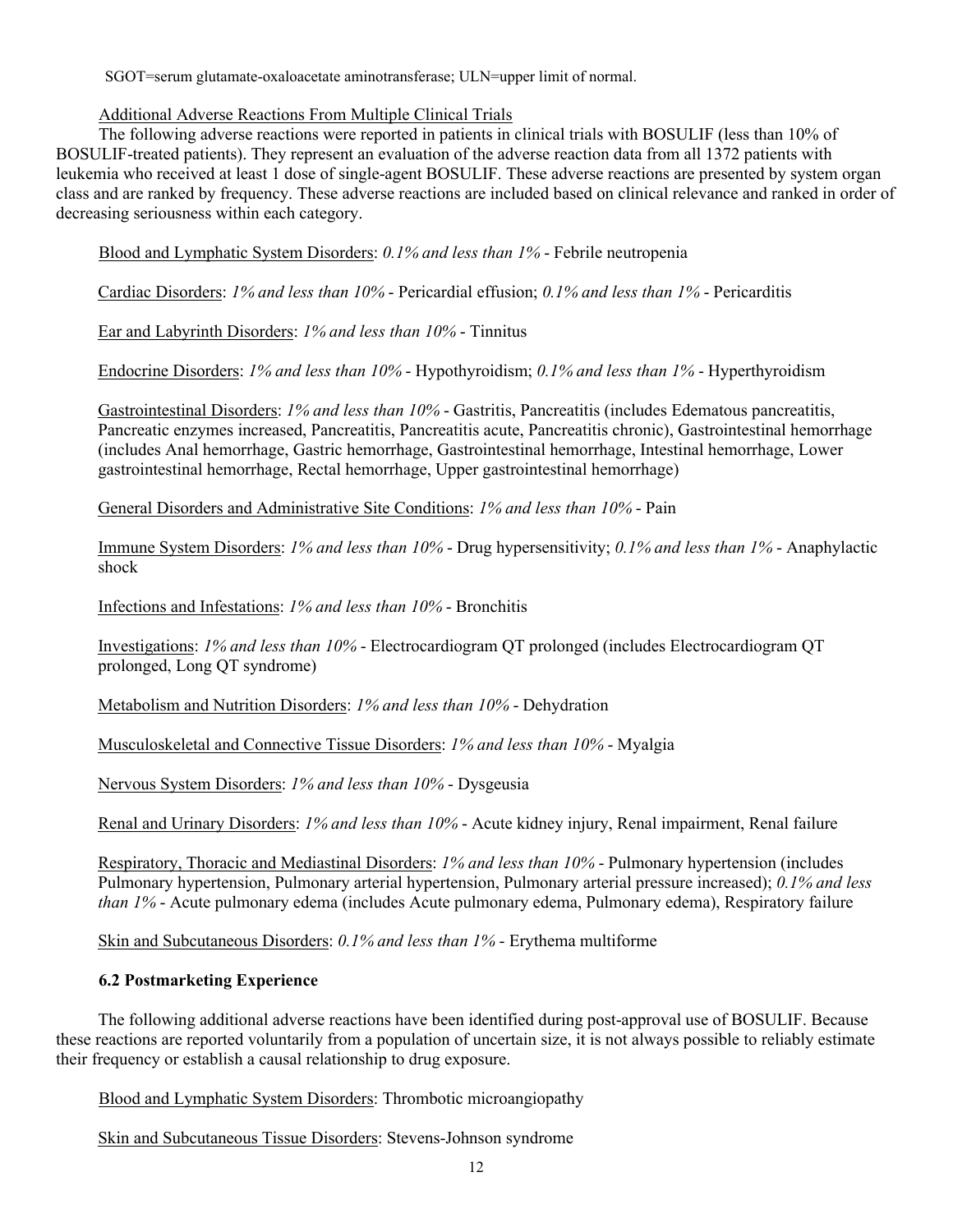#### **7 DRUG INTERACTIONS**

#### **7.1 Effect of Other Drugs on BOSULIF**

#### *Strong or Moderate CYP3A Inhibitors*

Concomitant use with a strong or moderate CYP3A inhibitor increased bosutinib C<sub>max</sub> and AUC compared to BOSULIF alone *[see Clinical Pharmacology (12.3)]* which may increase the risk of toxicities. Avoid the concomitant use of strong or moderate CYP3A inhibitors with BOSULIF.

#### *Strong CYP3A Inducers*

Concomitant use with a strong CYP3A inducer decreased bosutinib  $C_{\text{max}}$  and AUC compared to BOSULIF alone *[see Clinical Pharmacology (12.3)]* which may reduce BOSULIF efficacy. Avoid the concomitant use of strong CYP3A inducers with BOSULIF*.*

#### *Proton Pump Inhibitors (PPI)*

Concomitant use with a PPI decreased bosutinib C<sub>max</sub> and AUC compared to BOSULIF alone *[see Clinical Pharmacology (12.3)]* which may reduce BOSULIF efficacy. As an alternative to PPIs, use short-acting antacids or H2 blockers and separate dosing by more than 2 hours from BOSULIF dosing.

### **8 USE IN SPECIFIC POPULATIONS**

### **8.1 Pregnancy**

#### Risk Summary

Based on findings from animal studies and its mechanism of action, BOSULIF can cause fetal harm when administered to a pregnant woman *[see Clinical Pharmacology (12.1)]*.

There are no available data in pregnant women to inform the drug-associated risk. In animal reproduction studies conducted in rats and rabbits, oral administration of bosutinib during organogenesis caused adverse developmental outcomes, including structural abnormalities, embryo-fetal mortality, and alterations to growth at maternal exposures (AUC) as low as 1.2 times the human exposure at the dose of 500 mg/day (*see Data*). Advise pregnant women of the potential risk to a fetus.

The background risk of major birth defects and miscarriage for the indicated population is unknown. All pregnancies have a background risk of birth defect, loss, or other adverse outcomes. In the U.S. general population, the estimated background risk of major birth defects and miscarriage in clinically recognized pregnancies are 2-4% and 15-20%, respectively.

#### Data

Animal Data

In a rat fertility and early embryonic development study, bosutinib was administered orally to female rats for approximately 3 to 6 weeks, depending on day of mating (2 weeks prior to cohabitation with untreated breeder males until gestation day [GD] 7). Increased embryonic resorptions occurred at greater than or equal to 10 mg/kg/day of bosutinib (1.6 and 1.2 times the human exposure at the recommended doses of 400 or 500 mg/day, respectively), and decreased implantations and reduced number of viable embryos at 30 mg/kg/day of bosutinib (3.4 and 2.5 times the human exposure at the recommended doses of 400 or 500 mg/day, respectively).

In an embryo-fetal development study conducted in rabbits, bosutinib was administered orally to pregnant animals during the period of organogenesis at doses of 3, 10, and 30 mg/kg/day. At the maternally-toxic dose of 30 mg/kg/day of bosutinib, there were fetal anomalies (fused sternebrae, and 2 fetuses had various visceral observations), and an approximate 6% decrease in fetal body weight. The dose of 30 mg/kg/day resulted in exposures (AUC) approximately 5.1 and 3.8 times the human exposures at the recommended doses of 400 and 500 mg/day, respectively.

Fetal exposure to bosutinib-derived radioactivity during pregnancy was demonstrated in a placental-transfer study in pregnant rats. In a rat pre- and postnatal development study, bosutinib was administered orally to pregnant animals during the period of organogenesis through lactation day 20 at doses of 10, 30, and 70 mg/kg/day. Reduced number of pups born occurred at greater than or equal to 30 mg/kg/day bosutinib (3.4 and 2.5 times the human exposure at the recommended doses of 400 or 500 mg/day, respectively), and increased incidence of total litter loss and decreased growth of offspring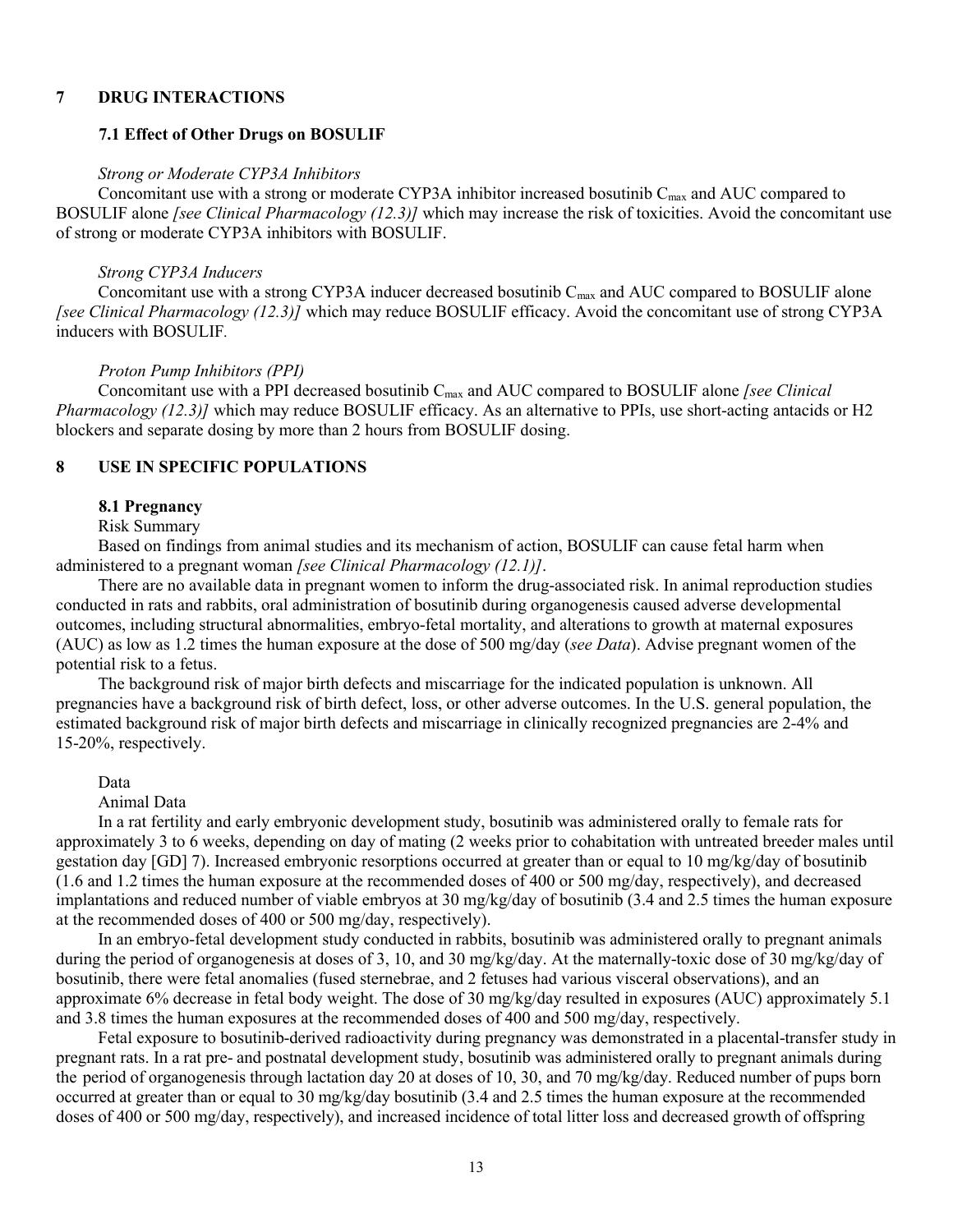after birth occurred at 70 mg/kg/day bosutinib (6.9 and 5.1 times the human exposure at the recommended doses of 400 or 500 mg/day, respectively).

### **8.2 Lactation**

### Risk Summary

No data are available regarding the presence of bosutinib or its metabolites in human milk or its effects on a breastfed child or on milk production. However, bosutinib is present in the milk of lactating rats. Because of the potential for serious adverse reactions in a nursing child, breastfeeding is not recommended during treatment with BOSULIF and for at least 2 weeks after the last dose.

### Animal Data

After a single radiolabeled bosutinib dose to lactating rats, radioactivity was present in the plasma of suckling offspring for 24 to 48 hours.

#### **8.3 Females and Males of Reproductive Potential**

Pregnancy

Based on findings from animal studies, BOSULIF can cause fetal harm when administered to a pregnant woman *[see Use in Specific Populations (8.1)]*. Females of reproductive potential should have a pregnancy test prior to starting treatment with BOSULIF.

Contraception

Females

Based on findings from animal studies, BOSULIF can cause fetal harm when administered to a pregnant woman *[see Use in Specific Populations (8.1)]*. Advise females of reproductive potential to use effective contraception (methods that result in less than 1% pregnancy rates) during treatment with BOSULIF and for at least 2 weeks after the last dose.

### Infertility

The risk of infertility in females or males of reproductive potential has not been studied in humans. Based on findings from animal studies, BOSULIF may cause reduced fertility in females and males of reproductive potential *[see Nonclinical Toxicology (13.1)]*.

### **8.4 Pediatric Use**

The safety and efficacy of BOSULIF in patients less than 18 years of age have not been established.

#### **8.5 Geriatric Use**

In the single-arm study in patients with CML who were resistant or intolerant to prior therapy of BOSULIF in patients with Ph+ CML, 20% were age 65 and over, 4% were 75 and over. Of the 268 patients who received bosutinib in the study for newly diagnosed CML, 20% were age 65 and over, 5% were 75 and over. No overall differences in safety or effectiveness were observed between these patients and younger patients, and other reported clinical experience has not identified differences in responses between the elderly and younger patients, but greater sensitivity of some older individuals cannot be ruled out.

#### **8.6 Renal Impairment**

Reduce the BOSULIF starting dose in patients with moderate (creatinine clearance [CLcr] 30 to 50 mL/min, estimated by Cockcroft-Gault (C-G)) and severe (CL<sub>cr</sub> less than 30 mL/min, C-G) renal impairment at baseline. For patients who have declining renal function while on BOSULIF who cannot tolerate the starting dose, follow dose adjustment recommendations for toxicity *[see Dosage and Administration (2.3, 2.5) and Clinical Pharmacology (12.3)]*. BOSULIF has not been studied in patients undergoing hemodialysis.

### **8.7 Hepatic Impairment**

Reduce the BOSULIF dosage in patients with hepatic impairment (Child-Pugh A, B, or C) *[see Dosage and Administration (2.3, 2.5) and Clinical Pharmacology (12.3)].*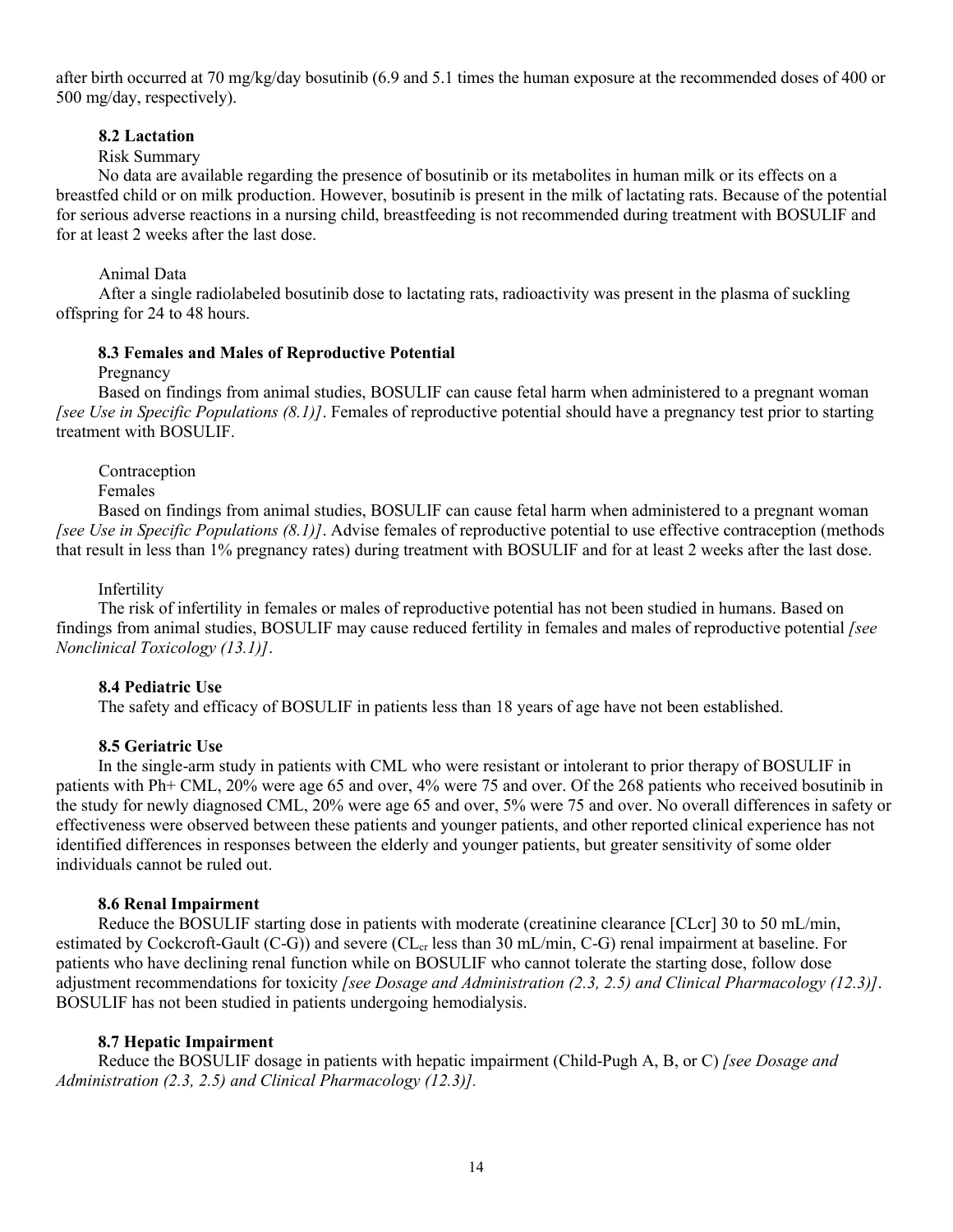### **10 OVERDOSAGE**

Experience with BOSULIF overdose in clinical studies was limited to isolated cases. There were no reports of any serious adverse events associated with the overdoses. Patients who take an overdose of BOSULIF should be observed and given appropriate supportive treatment.

#### **11 DESCRIPTION**

Bosutinib is a kinase inhibitor. The chemical name for bosutinib monohydrate is 3-Quinolinecarbonitrile, 4-[(2,4 dichloro-5-methoxyphenyl)amino]-6-methoxy-7-[3-(4-methyl-1-piperazinyl) propoxy]-, hydrate (1:1). Its chemical formula is  $C_{26}H_{29}Cl_2N_5O_3 \cdot H_2O$  (monohydrate); its molecular weight is 548.46 (monohydrate), equivalent to 530.46 (anhydrous). Bosutinib monohydrate has the following chemical structure:



Bosutinib monohydrate is a white to yellowish-tan powder. Bosutinib monohydrate has a pH dependent solubility across the physiological pH range. At or below pH 5, bosutinib monohydrate behaves as a highly soluble compound. Above pH 5, the solubility of bosutinib monohydrate reduces rapidly.

BOSULIF® (bosutinib) tablets are supplied for oral administration in 3 strengths: a 100 mg yellow, oval, biconvex, film-coated tablet debossed with "Pfizer" on one side and "100" on the other; a 400 mg orange, oval, biconvex, filmcoated tablet debossed with "Pfizer" on one side and "400" on the other; and a 500 mg red, oval, biconvex, film-coated tablet debossed with "Pfizer" on one side and "500" on the other.

Each 100 mg BOSULIF tablet contains 103.40 mg of bosutinib monohydrate, equivalent to 100 mg of bosutinib; each 400 mg BOSULIF tablet contains 413.60 mg of bosutinib monohydrate, equivalent to 400 mg of bosutinib;

each 500 mg BOSULIF tablet contains 516.98 mg of bosutinib monohydrate, equivalent to 500 mg of bosutinib. The following inactive ingredients are included in the tablets: microcrystalline cellulose, croscarmellose sodium, poloxamer, povidone, magnesium stearate, polyvinyl alcohol, titanium dioxide, polyethylene glycol, talc, and iron oxide yellow (for 100 mg, and 400 mg tablet) and iron oxide red (for 400 mg, and 500 mg tablet).

### **12 CLINICAL PHARMACOLOGY**

#### **12.1 Mechanism of Action**

Bosutinib is a TKI. Bosutinib inhibits the BCR-ABL kinase that promotes CML; it is also an inhibitor of Src-family kinases including Src, Lyn, and Hck. Bosutinib inhibited 16 of 18 imatinib-resistant forms of BCR-ABL kinase expressed in murine myeloid cell lines. Bosutinib did not inhibit the T315I and V299L mutant cells.

#### **12.2 Pharmacodynamics**

Based on the exposure response analyses for efficacy, a relationship between drug exposure and a greater likelihood of response was observed in clinical studies. Based on the exposure response analyses for safety, a relationship between drug exposure and a greater likelihood of safety events was observed in clinical studies.

#### Cardiac Electrophysiology

At a single oral dose of 500 mg BOSULIF with ketoconazole (a strong CYP3A inhibitor), BOSULIF does not prolong the QT interval to any clinically relevant extent.

#### **12.3 Pharmacokinetics**

The bosutinib pharmacokinetics following oral dosing was assessed with food, unless otherwise specified.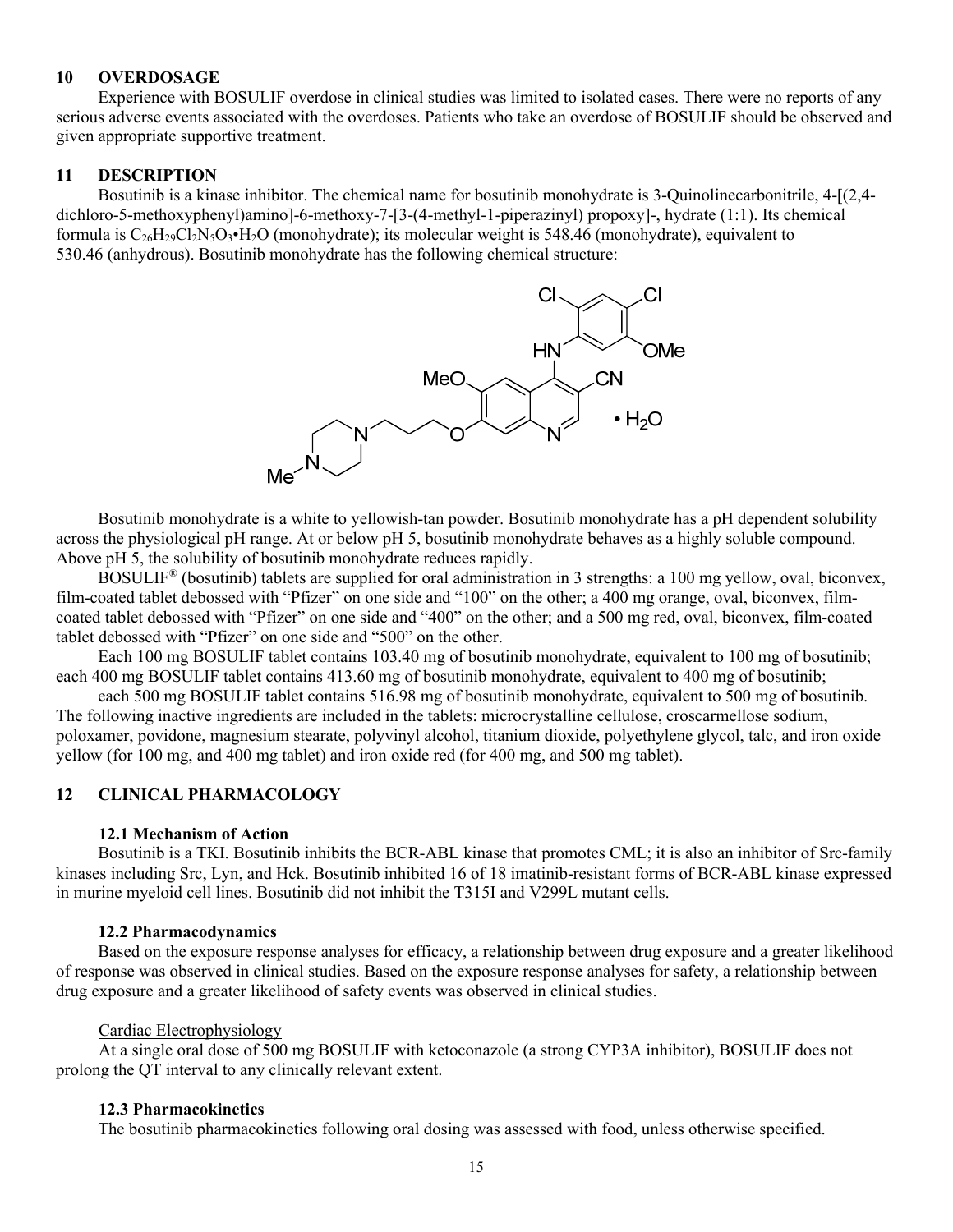Bosutinib exhibits dose proportional increases in AUC and  $C_{\text{max}}$  over the oral dose range of 200 to 800 mg (0.33 to 1.3 times the maximum approved recommended dosage of 600 mg). The mean (standard deviation [SD])  $C_{\text{max}}$  was 146 (20) ng/mL and the mean (SD) AUC was 2720 (442) ng•h/mL following multiple oral doses of BOSULIF 400 mg in patients with CML; C<sub>max</sub> was 200 (12) ng/mL and AUC was 3650 (425) ng•h/mL following multiple oral doses of BOSULIF 500 mg in patients with CML.

#### Absorption

Following administration of a single oral dose of BOSULIF 500 mg with food in patients with CML, the median (minimum, maximum) time-to-peak concentration  $(t_{max})$  was 6.0 (6.0, 6.0) hours. The absolute bioavailability was 34% in healthy subjects.

#### *Effect of Food*

When given with a high fat meal in healthy subjects, oral bosutinib  $C_{\text{max}}$  increased 1.8-fold and AUC increased 1.7-fold. The high-fat meal (800-1000 total calories) consisted of approximately 150 protein calories, 250 carbohydrate calories, and 500-600 fat calories.

#### **Distribution**

Following a single intravenous dose of bosutinib 120 mg (0.2 times the maximum approved recommended oral dosage of 600 mg) in healthy subjects, bosutinib had a mean (SD) volume of distribution of 2441 (796) L. The mean (SD) apparent volume of distribution after an oral dose of 500 mg of BOSULIF to patients with CML was 6080 (1230) L. Protein binding of bosutinib is 94% *in vitro* and 96% *ex vivo,* and is independent of concentration.

### Elimination

Following a single intravenous dose of bosutinib 120 mg (0.2 times the maximum approved recommended oral dosage of 600 mg), the mean (SD) terminal phase elimination half-life  $(t_{\gamma})$  was 35.5 (8.5) hours, and the mean (SD) clearance (Cl) was 63.6 (14.1) L/h. Following a single oral dose of BOSULIF in patients with CML, the mean (SD)  $t_2$  was 22.5 (1.7) hours, and the mean (SD) Cl was 189 (48) L/h.

#### *Metabolism*

Bosutinib is primarily metabolized by CYP3A4.

#### *Excretion*

Following a single oral dose of  $\lceil \frac{14}{\text{C}} \rceil$  radiolabeled bosutinib without food, 91.3% of the dose was recovered in feces and 3.3% of the dose recovered in urine.

#### Specific Populations

#### *Patients with Renal Impairment*

Following a single oral dose of BOSULIF 200 mg (0.33 times the maximum approved recommended dosage of 600 mg), bosutinib AUC increased 1.4-fold in subjects with moderate renal impairment ( $CL_{cr}$ : 30 to 50 mL/min, estimated by Cockcroft-Gault (C-G)) and increased 1.6-fold in subjects with severe renal impairment ( $CL<sub>cr</sub>$  less than 30 mL/min) compared to subjects with normal renal function (CLcr > 80 mL/min, C-G). No clinically significant difference in the pharmacokinetics of bosutinib was observed in subjects with mild renal impairment (CL<sub>cr</sub>: 51 to 80 mL/min, C-G).

#### *Patients with Hepatic Impairment*

Following a single oral dose of BOSULIF 200 mg (0.33 times the maximum approved recommended dosage of 600 mg), bosutinib Cmax increased 2.4-fold, 2-fold, and 1.5-fold, and AUC increased 2.3-fold, 2-fold, and 1.9-fold in hepatic impairment Child-Pugh A, B, and C, respectively.

#### Drug Interaction Studies

#### *Clinical Studies*

The following interactions were evaluated in crossover studies of healthy subjects, unless otherwise specified.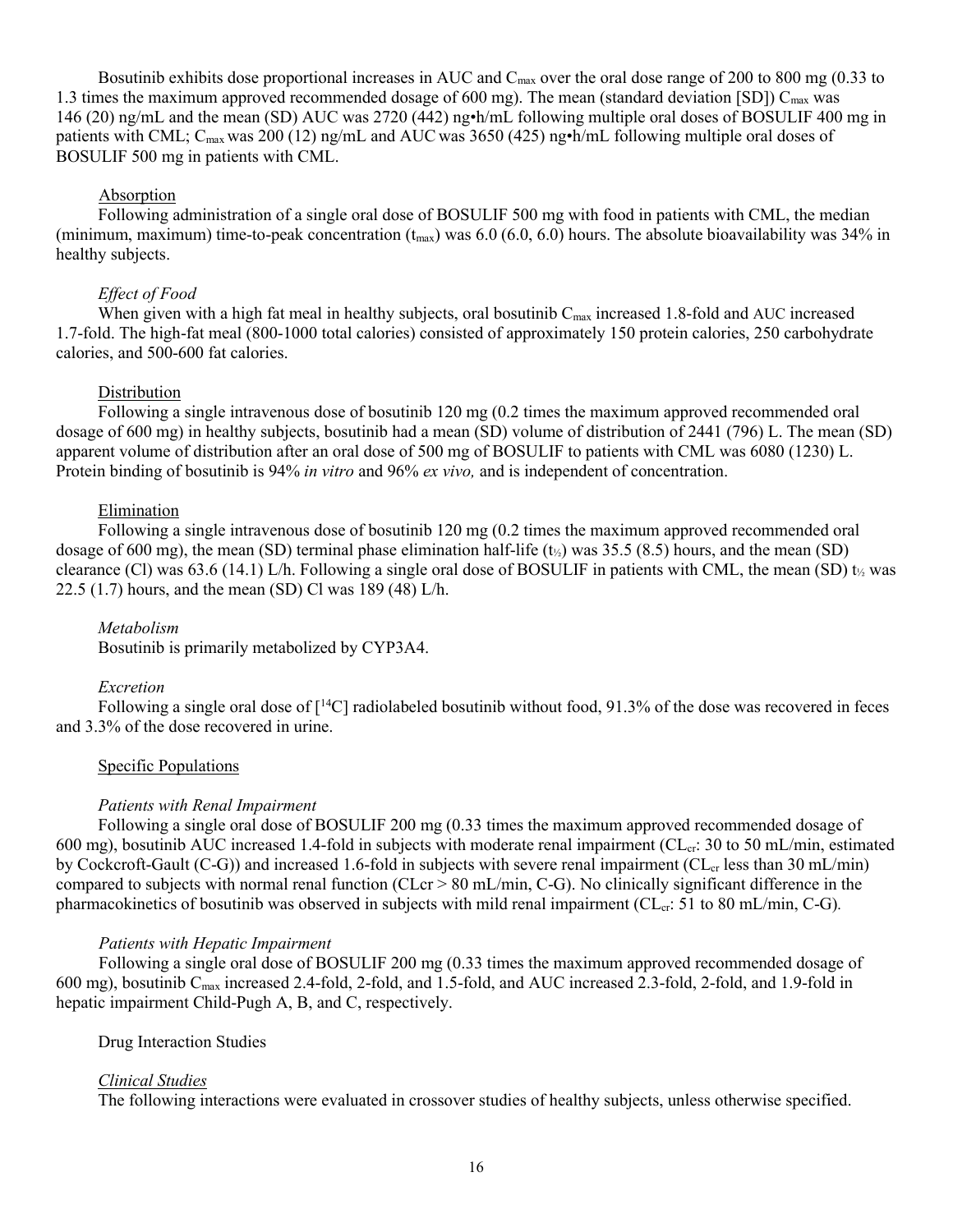### *Strong and Moderate CYP3A Inhibitors*

A single oral dose of BOSULIF 100 mg (0.17 times the maximum approved recommended dosage) was administered alone or following multiple daily doses of 400 mg ketoconazole (a strong CYP3A inhibitor) without food. Ketoconazole increased bosutinib C<sub>max</sub> and AUC 5.2-fold and 8.6-fold, respectively.

A single oral dose of BOSULIF 500 mg was administered alone or in combination with 125 mg aprepitant (a moderate CYP3A inhibitor) with food. Aprepitant increased bosutinib Cmax 1.5-fold and AUC 2.0-fold.

#### *Strong CYP3A Inducers*

A single dose of BOSULIF 500 mg was administered alone or following multiple daily doses of 600 mg rifampin with food. Rifampin decreased bosutinib  $C_{\text{max}}$  by 86% and AUC by 94%.

### *Proton Pump Inhibitors*

BOSULIF displays pH-dependent aqueous solubility, *in vitro.* A single oral dose of BOSULIF 400 mg was administered alone or following multiple oral doses of lansoprazole 60 mg without food. Lansoprazole decreased bosutinib  $C_{\text{max}}$  by 46% and AUC by 26%.

### *P-gp Substrates*

A single oral dose of 500 mg BOSULIF was administered in combination with a single oral dose of 150 mg dabigatran etexilate mesylate (a P-glycoprotein (P-gp) substrate). No clinically significant difference in the pharmacokinetics of dabigatran was observed following bosutinib administration.

### *In Vitro Studies*

### *Bosutinib Effect on Transporters*

Bosutinib may have the potential to inhibit breast cancer resistance protein (BCRP) in the gastrointestinal tract but has a low potential to inhibit BCRP, systemically, or organic anion transporting polypeptide (OATP)1B1, OATP1B3, organic anion transporter (OAT)1, OAT3, organic cation transporter (OCT)1, and OCT2 at clinically relevant concentrations.

### **13 NONCLINICAL TOXICOLOGY**

### **13.1 Carcinogenesis, Mutagenesis, Impairment of Fertility**

Bosutinib was not carcinogenic in rats or transgenic mice. The rat 2-year carcinogenicity study was conducted at bosutinib oral doses up to 25 mg/kg in males and 15 mg/kg in females. Exposures at these doses were approximately 1.5 times (males) and 3.1 times (females) the human exposure at the 400 mg dose and 1.2 times (males) and 2.4 times (females) exposure in humans at the 500 mg dose. The 6-month RasH2 transgenic mouse carcinogenicity study was conducted at bosutinib oral doses up to 60 mg/kg.

Bosutinib was not mutagenic or clastogenic in a battery of tests, including the bacteria reverse mutation assay (Ames Test), the *in vitro* assay using human peripheral blood lymphocytes and the micronucleus test in orally treated male mice.

In a rat fertility study, drug-treated males were mated with untreated females, or untreated males were mated with drug-treated females. Females were administered the drug from pre-mating through early embryonic development. The dose of 70 mg/kg/day of bosutinib resulted in reduced fertility in males as demonstrated by 16% reduction in the number of pregnancies. There were no lesions in the male reproductive organs at this dose. This dose of 70 mg/kg/day resulted in exposure (AUC) in male rats approximately 1.5 times and equal to the human exposure at the recommended doses of 400 and 500 mg/day, respectively. Fertility (number of pregnancies) was not affected when female rats were treated with bosutinib. However, there were increased embryonic resorptions at greater than or equal to 10 mg/kg/day of bosutinib (1.6 and 1.2 times the human exposure at the recommended doses of 400 and 500 mg/day, respectively), and decreased implantations and reduced number of viable embryos at 30 mg/kg/day of bosutinib (3.4 and 2.5 times the human exposure at the recommended doses of 400 or 500 mg/day, respectively).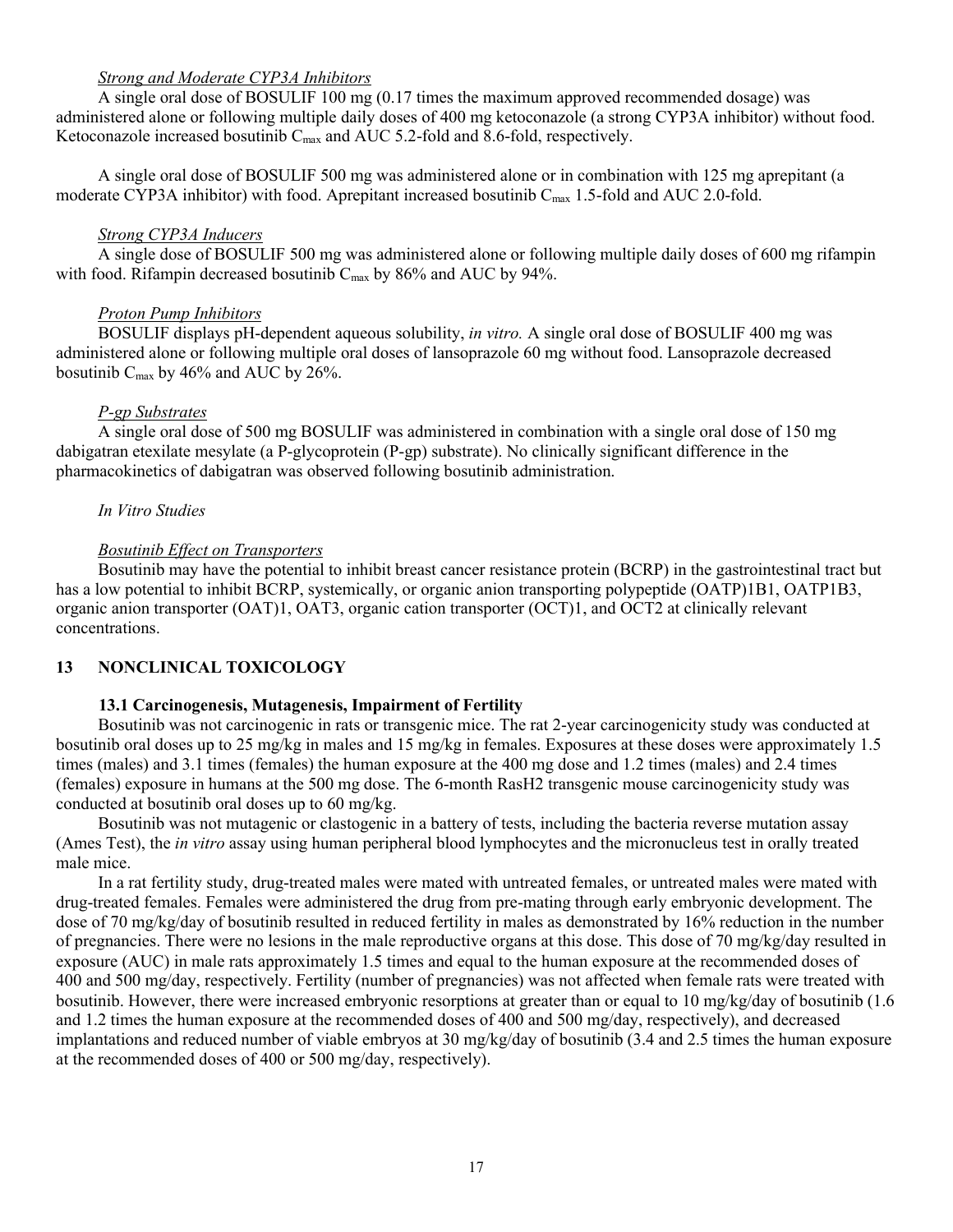### **14 CLINICAL STUDIES**

### **14.1 Newly-Diagnosed CP Ph+ CML**

The efficacy of BOSULIF in patients with newly-diagnosed chronic phase Ph+ CML was evaluated in the **B**osutinib trial in **F**irst-line chr**O**nic myelogenous leukemia t**RE**atment (BFORE) Trial: "A Multicenter Phase 3, Open-Label Study of Bosutinib Versus Imatinib in Adult Patients With Newly Diagnosed Chronic Phase Chronic Myelogenous Leukemia" [NCT02130557].

The BFORE Trial is a 2-arm, open-label, randomized, multicenter trial conducted to investigate the efficacy and safety of BOSULIF 400 mg once daily alone compared with imatinib 400 mg once daily alone in adult patients with newly-diagnosed CP Ph+ CML. The trial randomized 536 patients (268 in each arm) with Ph+ or Ph- newly-diagnosed CP CML (intent-to-treat [ITT] population) including 487 patients with Ph+ CML harboring b2a2 and/or b3a2 transcripts at baseline and baseline BCR-ABL copies >0 (modified intent-to-treat [mITT] population). Randomization was stratified by Sokal score and geographical region. All patients are being treated and/or followed for up to 5 years (240 weeks). Efficacy was evaluated in the mITT population. The major efficacy outcome measure was major molecular response (MMR) at 12 months (48 weeks) defined as ≤0.1% BCR-ABL ratio on international scale (corresponding to ≥3 log reduction from standardized baseline) with a minimum of 3000 ABL transcripts as assessed by the central laboratory. Additional efficacy outcomes included CCyR by 12 months, defined as the absence of Ph+ metaphases in chromosome banding analysis of ≥20 metaphases derived from bone marrow aspirate or MMR if an adequate cytogenetic assessment was unavailable and MMR by 18 months (72 weeks).

In the mITT population in this study, 57% of patients were males, 78% were Caucasian, and 19% were 65 years or older. The median age was 53 years. At baseline, the distribution of Sokal risk scores was similar in bosutinib and imatinib-treated patients (low risk: 35% and 39%; intermediate risk: 44% and 38%; high risk: 22% and 22%, respectively). After a minimum of 12 months follow-up, 78% of the 246 bosutinib-treated patients and 72% of the 239 imatinib-treated patients were still receiving treatment and with a minimum of 60 months of follow-up, 60% and 60% of patients, respectively, were still receiving treatment. The median treatment duration was 55.1 months for BOSULIF and 55.0 months for imatinib.

The efficacy results from the BFORE trial are summarized in Table 8.

### **Table 8: Summary of Major Molecular Response (MMR) and Complete Cytogenetic Response (CCyR), by Treatment Group in the Modified Intent-to-Treat (mITT) Population**

|                                  | <b>Bosutinib</b> | Imatinib  |                 |
|----------------------------------|------------------|-----------|-----------------|
| <b>Response</b>                  | $N = 246$        | $N = 241$ | 2-sided p-value |
|                                  | $n$ (%)          | $n$ (%)   |                 |
| <b>MMR</b> at Month 12 (Week 48) |                  |           |                 |
| MMR $(\%)$                       |                  |           |                 |
| $(95\% \text{ CI})$              | 116(47)          | 89 (37)   | $0.0200*$       |
|                                  | (41, 53)         | (31, 43)  |                 |
| CCyR by Month 12 (Week 48)       |                  |           |                 |
| $CCyR$ $(\%)$                    |                  |           |                 |
| $(95\% \text{ CI})$              | 190 (77)         | 160(66)   |                 |
|                                  | (72, 83)         | (60, 72)  | $0.0075*$       |
| <b>MMR</b> by Month 18 (Week 72) |                  |           |                 |
| MMR $(\%)$                       | 150(61)          | 127(53)   |                 |
| $(95\% \text{ CI})$              | (55, 67)         | (46, 59)  | $0.0606*$       |

Abbreviations: CCyR=complete cytogenetic response; CI=confidence interval; CMH=Cochran-Mantel-Haenszel; MMR=major molecular response; N/n=number of patients.

\* Derived from CMH test stratified by Geographical region and Sokal score at randomization.

The MMR rate at Month 12 for all randomized patients (ITT population) was consistent with the mITT population (47% [95% CI: 41, 53] in the bosutinib treatment group and 36% [95% CI: 30, 42] in the imatinib treatment group; odds ratio of 1.57 [95% CI: 1.10, 2.22]). MMR by Month 60 (Week 240) in the mITT population was 74% (95% CI: 69, 80) in the bosutinib treatment group and 66% (95% CI: 60, 72) in the imatinib treatment group; odds ratio of 1.52 (95% CI: 1.02,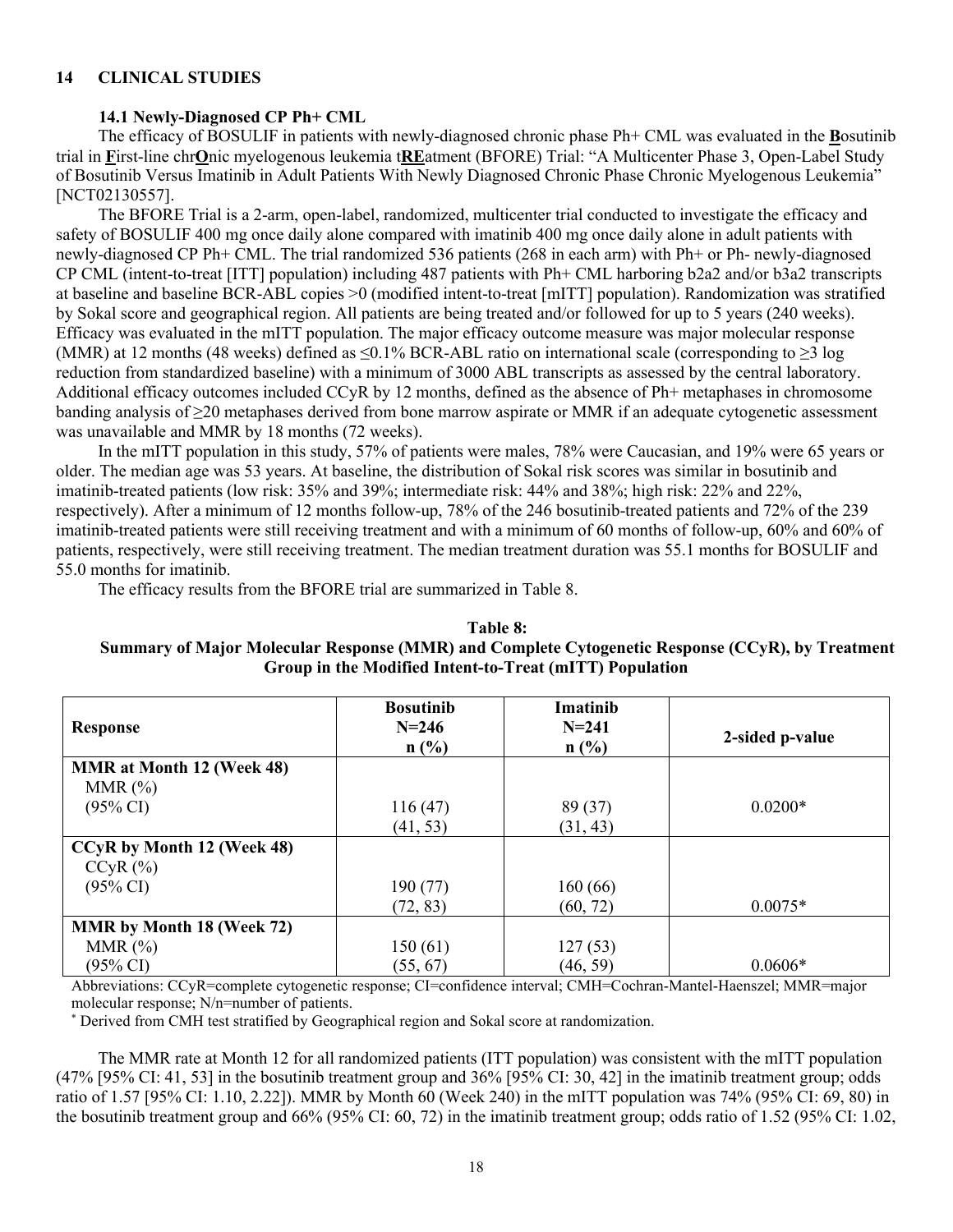2.25). MMR by Month 60 in the ITT population was also consistent with the mITT population (1.57 [95% CI: 1.08, 2.28]).

After 60 months of follow-up, the median time to MMR in responders was 9.0 months for bosutinib and 11.9 months for imatinib.

By 60 months, the MMR rates in each Sokal risk group for the bosutinib and imatinib-treated patients, respectively, were 78% and 72% for low risk, 74% and 67% for intermediate risk and 68% and 52% for high risk.

After 60 months of follow-up, 6 (2%) bosutinib patients and 7 (3%) imatinib patients transformed to AP CML or BP CML while on treatment.

At 60 months, the estimated overall survival rate was 95% (95% CI: 91, 97) in the bosutinib group and 94% (95% CI: 90, 96) in the imatinib group.

### **14.2 Imatinib-Resistant or -Intolerant Ph+ CP, AP, and BP CML**

Study 200 (NCT00261846), a single-arm, open-label, multicenter study in patients with CML who were resistant or intolerant to prior therapy was conducted to evaluate the efficacy and safety of BOSULIF 500 mg once daily in patients with imatinib-resistant or -intolerant CML with separate cohorts for CP, AP, and BP disease previously treated with 1 prior TKI (imatinib) or more than 1 TKI (imatinib followed by dasatinib and/or nilotinib)*.* The definition of imatinib resistance included (1) failure to achieve or maintain any hematologic improvement within 4 weeks; (2) failure to achieve a CHR by 3 months, cytogenetic response by 6 months or major cytogenetic response (MCyR) by 12 months; (3) progression of disease after a previous cytogenetic or hematologic response; or (4) presence of a genetic mutation in the BCR-ABL gene associated with imatinib resistance. Imatinib intolerance was defined as inability to tolerate imatinib due to toxicity, or progression on imatinib and inability to receive a higher dose due to toxicity. The definitions of resistance and intolerance to both dasatinib and nilotinib were similar to those for imatinib. The protocol was amended to exclude patients with a known history of the T315I mutation after 396 patients were enrolled in the trial.

The efficacy endpoints for patients with CP CML previously treated with 1 prior TKI (imatinib) were the rate of attaining MCyR by Week 24 and the duration of MCyR. The efficacy endpoints for patients with CP CML previously treated with both imatinib and at least 1 additional TKI were the cumulative rate of attaining MCyR by Week 24 and the duration of MCyR. The efficacy endpoints for patients with previously treated AP and BP CML were confirmed CHR and overall hematologic response (OHR).

The study enrolled 546 patients with CP, AP or BP CML. Of the total patient population 73% were imatinib resistant and 27% were imatinib intolerant*.* In this trial, 53% of patients were males, 65% were Caucasian, and 20% were 65 years old or older*.* Of the 546 treated patients, 506 were considered evaluable for cytogenetic or hematologic efficacy assessment. Patients were evaluable for efficacy if they had received at least 1 dose of BOSULIF and had a valid baseline efficacy assessment. Among evaluable patients, there were 262 patients with CP CML previously treated with 1 prior TKI (imatinib), 112 patients with CP CML previously treated with both imatinib and at least 1 additional TKI, and 132 patients with advanced phase CML previously treated with at least 1 TKI.

Median duration of BOSULIF treatment was 26 months in patients with CP CML previously treated with 1 TKI (imatinib), 9 months in patients with CP CML previously treated with imatinib and at least 1 additional TKI, 10 months in patients with AP CML previously treated with at least imatinib, and 3 months in patients with BP CML previously treated with at least imatinib.

The 24 week efficacy and MCyR at any time results are summarized in Table 9.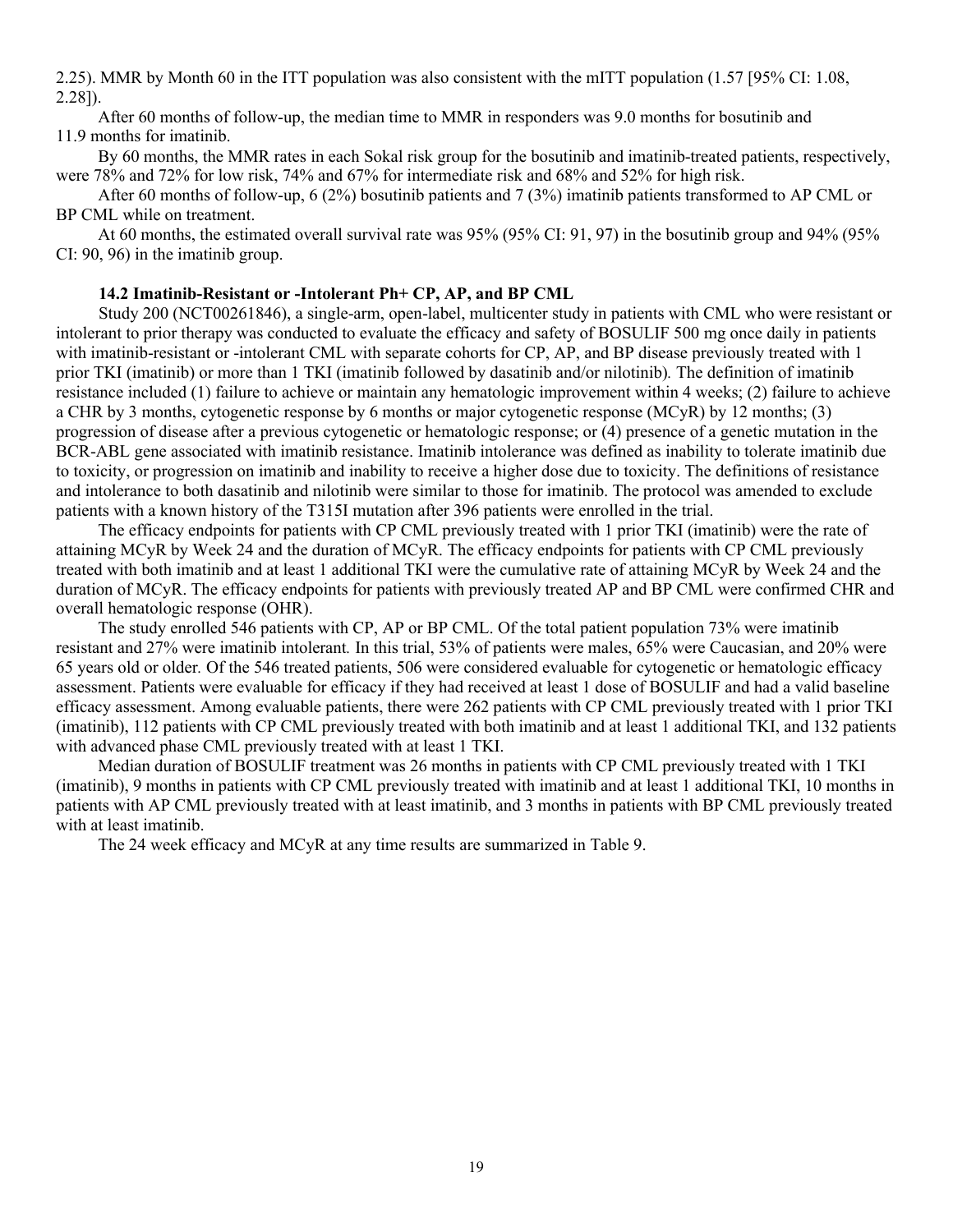### **Table 9: Efficacy Results in Patients with Ph+ CP CML With Resistance to or Intolerance to Imatinib**

|               | <b>Prior Treatment</b><br><b>With Imatinib Only</b><br>$(N=262$ evaluable)<br>n(%) | <b>Prior Treatment With Imatinib</b><br>and Dasatinib or Nilotinib<br>$(N=112$ evaluable)<br>n(%) |
|---------------|------------------------------------------------------------------------------------|---------------------------------------------------------------------------------------------------|
| By Week 24    |                                                                                    |                                                                                                   |
| <b>MCyR</b>   | 105(40.1)                                                                          | 29(25.9)                                                                                          |
| (95% CI)      | (34.1, 46.3)                                                                       | (18.1, 35.0)                                                                                      |
| MCyR any time | 156(59.5)                                                                          | 45(40.2)                                                                                          |
|               | (53.3, 65.5)                                                                       | (31.0, 49.9)                                                                                      |

Abbreviations: CI=confidence interval; CML=chronic myelogenous leukemia; CP=chronic phase; MCyR=major cytogenetic response; N/n=number of patients; Ph+=Philadelphia chromosome positive.

The long term follow-up data analysis was based on a minimum of 60 months for patients with CP CML treated with 1 prior TKI (imatinib) and a minimum of 48 months for patients with CP CML treated with imatinib and at least 1 additional TKI. For the 59.5% of patients with CP CML treated with 1 prior TKI (imatinib) who achieved a MCyR at any time, the median duration of MCyR was not reached. Among these patients, 65.4% and 42.9% had a MCyR lasting at least 18 and 54 months, respectively. For the 40.2% of patients with CP CML treated with imatinib and at least 1 additional TKI who achieved a MCyR at any time, the median duration of MCyR was not reached. Among these patients, 64.4% and 35.6% had a MCyR lasting at least 9 and 42 months, respectively. Of the 403 treated patients with CP CML, 20 patients had confirmed disease transformation to AP or BP while on treatment with BOSULIF.

The 48 week efficacy results in patients with accelerated and blast phases CML previously treated with at least imatinib are summarized in Table 10.

### **Table 10: Efficacy Results in Patients With Accelerated Phase and Blast Phase CML Previously Treated With at Least Imatinib**

|                             | <b>AP CML</b><br>$(N=72$ evaluable)<br>n(%) | <b>BP CML</b><br>(N=60 evaluable)<br>n(%) |
|-----------------------------|---------------------------------------------|-------------------------------------------|
| CHR <sup>a</sup> by Week 48 | 22(30.6)                                    | 10(16.7)                                  |
| $(95\% \text{ CI})$         | (20.2, 42.5)                                | (8.3, 28.5)                               |
| OHR <sup>a</sup> by Week 48 | 41(56.9)                                    | 17(28.3)                                  |
| $(95\% \text{ CI})$         | (44.7, 68.6)                                | (17.5, 41.4)                              |

Abbreviations: AP=accelerated phase; BP=blast phase; CHR=complete hematologic response; CI=confidence interval; CML=chronic myelogenous leukemia; CI=confidence interval, OHR=overall hematologic response, CHR=complete hematologic response, N/n=number of patients

<sup>a.</sup> Overall hematologic response (OHR) = major hematologic response (complete hematologic response + no evidence of leukemia) or return to chronic phase (RCP). All responses were confirmed after 4 weeks. Complete hematologic response (CHR) for AP and BP CML: WBC less than or equal to institutional ULN, platelets greater than or equal to  $100,000/\text{mm}^3$  and less than  $450,000/\text{mm}^3$ , absolute neutrophil count (ANC) greater than or equal to  $1.0 \times 10^9$  /L, no blasts or promyelocytes in peripheral blood, less than 5% myelocytes + metamyelocytes in bone marrow, less than 20% basophils in peripheral blood, and no extramedullary involvement. No evidence of leukemia (NEL): Meets all other criteria for CHR except may have thrombocytopenia (platelets greater than or equal to  $20,000/\text{mm}^3$  and less than 100,000/mm<sup>3</sup>) and/or neutropenia (ANC greater than or equal to  $0.5 \times 10^9$  /L and less than  $1.0 \times 10^9$  /L). Return to chronic phase (RCP) = disappearance of features defining accelerated or blast phases but still in chronic phase.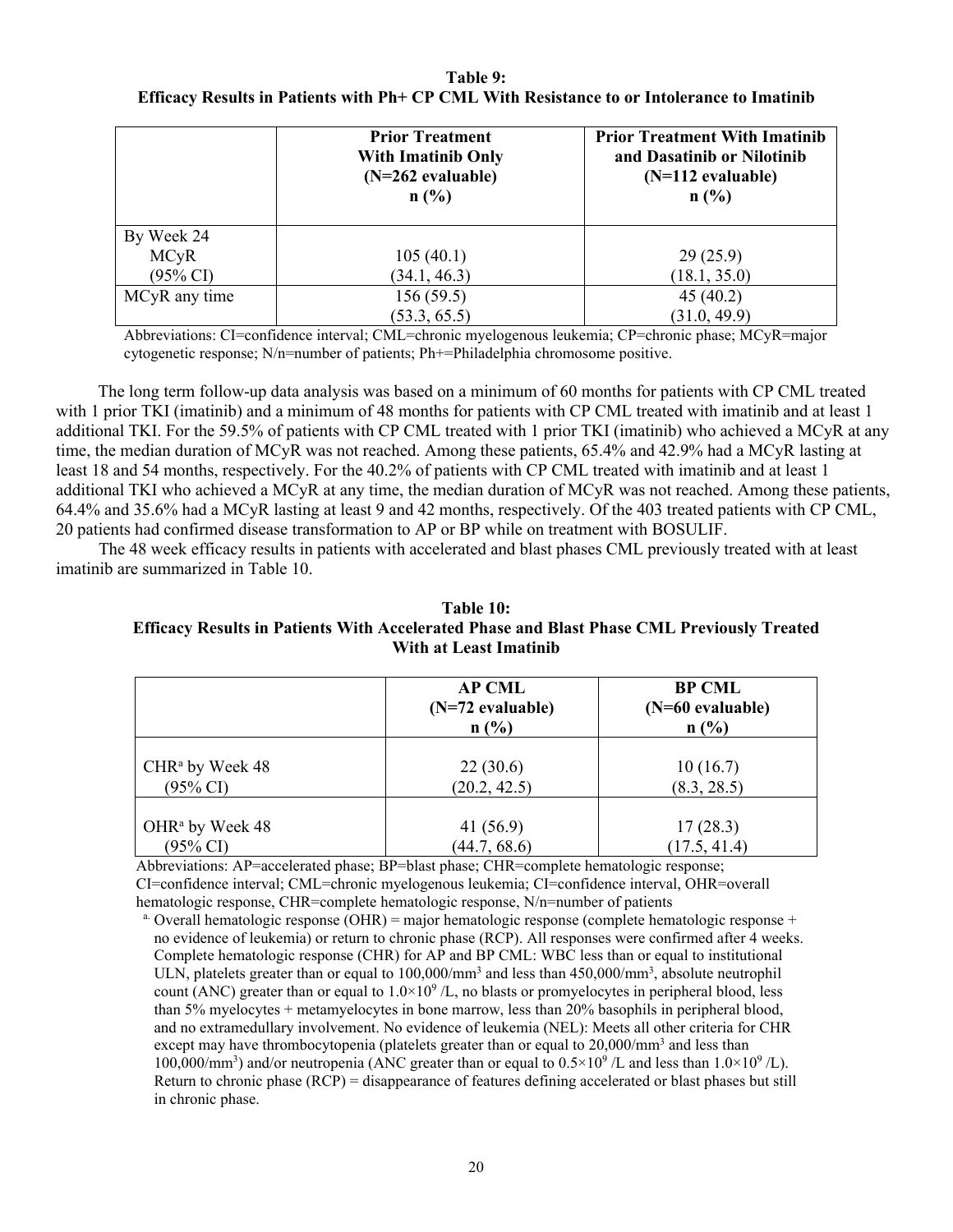The long term follow-up data analysis was based on a minimum of 48 months for patients with AP CML and BP CML. Of the 79 treated patients with AP CML, 3 patients had confirmed disease transformation to BP while on BOSULIF treatment.

### **16 HOW SUPPLIED/STORAGE AND HANDLING**

### How Supplied

BOSULIF (bosutinib) tablets are supplied for oral administration in 3 strengths: a 100 mg yellow, oval, biconvex, film-coated tablet debossed with "Pfizer" on one side and "100" on the other; a 400 mg orange, oval, biconvex, film coated tablet debossed with "Pfizer" on one side and "400" on the other; and a 500 mg red, oval, biconvex, film-coated tablet debossed with "Pfizer" on one side and "500" on the other. BOSULIF (bosutinib) tablets are available in the following packaging configurations (Table 11):

| <b>BOSULIF Tablets</b>       |                                |                    |                                                                                                             |  |  |
|------------------------------|--------------------------------|--------------------|-------------------------------------------------------------------------------------------------------------|--|--|
| <b>Package Configuration</b> | <b>Tablet Strength</b><br>(mg) | <b>NDC</b>         | <b>Tablet Description</b>                                                                                   |  |  |
| 120 tablets per bottle       | $100 \text{ mg}$               | $0069 - 0135 - 01$ | Yellow, oval, biconvex, film-coated<br>tablets, debossed "Pfizer" on one<br>side and "100" on the other.    |  |  |
| 30 tablets per bottle        | $400 \text{ mg}$               | 0069-0193-01       | Orange, oval, biconvex, film-coated<br>tablet debossed with "Pfizer" on one<br>side and "400" on the other. |  |  |
| 30 tablets per bottle        | $500$ mg                       | 0069-0136-01       | Red, oval, biconvex, film-coated<br>tablets, debossed "Pfizer" on one<br>side and "500" on the other.       |  |  |

**Table 11: Tablet Presentations**

Abbreviation: NDC=National drug code.

#### Storage

Store at 20°C to 25°C (68°F to 77°F); excursions permitted to 15°C to 30°C (59°F to 86°F) [see USP Controlled Room Temperature].

#### Handling and Disposal

Procedures for proper disposal of anticancer drugs should be considered. Touching or handling crushed or broken tablets is to be avoided. Any unused product or waste material should be disposed of in accordance with local requirements, or drug take back programs.

#### **17 PATIENT COUNSELING INFORMATION**

Advise the patient to read the FDA-approved patient labeling *(Patient Information).*

#### **Dosage and Administration**

Instruct patients to take BOSULIF exactly as prescribed, not to change their dose or to stop taking BOSULIF unless they are told to do so by their doctor. If patients miss a dose beyond 12 hours, they should be advised to take the next scheduled dose at its regular time. A double dose should not be taken to make up for any missed dose. Advise patients to take BOSULIF with food. Patients should be advised: "Do not crush, break, or cut tablet. Do not touch or handle crushed or broken tablets."

#### **Gastrointestinal Toxicity**

Advise patients that they may experience diarrhea, nausea, vomiting, abdominal pain, or blood in their stools with BOSULIF and to seek medical attention promptly for these symptoms *[see Warnings and Precautions (5.1)]*.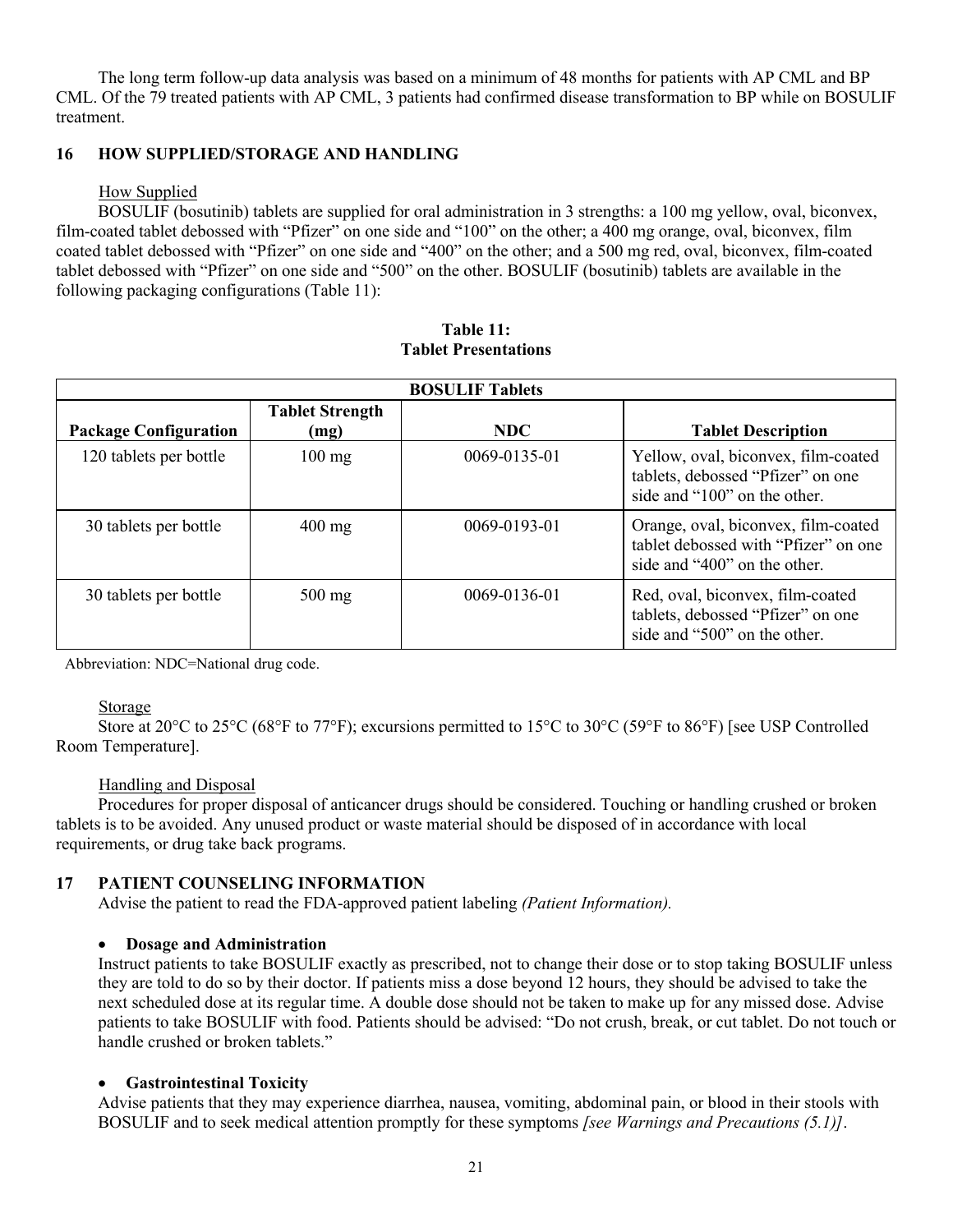### **Myelosuppression**

Advise patients of the possibility of developing low blood cell counts and to immediately report fever, any suggestion of infection, or signs or symptoms suggestive of bleeding or easy bruising *[see Warnings and Precautions (5.2)]*.

### **Hepatic Toxicity**

Advise patients of the possibility of developing liver function abnormalities and to immediately report jaundice *[see Warnings and Precautions (5.3)]*.

### **Cardiovascular Toxicity**

Advise patients that cardiac failure, left ventricular dysfunction, and cardiac ischemic events have been reported. Advise patients to seek immediate medical attention if any symptoms suggestive of cardiac failure and cardiac ischemia occur, such as shortness of breath, weight gain, or fluid retention *[see Warnings and Precautions (5.4)]*.

### **Fluid Retention**

Advise patients of the possibility of developing fluid retention (swelling, weight gain, or shortness of breath) and to seek medical attention promptly if these symptoms arise *[see Warnings and Precautions (5.5)]*.

### **Renal Toxicity**

Advise patients of the possibility of developing renal problems and to immediately report frequent urination, polyuria or oliguria *[see Warnings and Precautions (5.6)]*.

### **Adverse Reactions**

Advise patients that they may experience other adverse reactions such as respiratory tract infections, rash, fatigue, loss of appetite, headache, dizziness, back pain, arthralgia, or pruritus with BOSULIF and to seek medical attention if symptoms are significant. There is a possibility of anaphylactic shock *[see Contraindications (4) and Adverse Reactions (6)]*.

### **Embryo-Fetal Toxicity**

Advise females to inform their healthcare provider if they are pregnant or become pregnant. Inform female patients of the risk to a fetus and potential loss of the pregnancy *[see Use in Specific Populations (8.1)]*.

Advise females of reproductive potential, to use effective contraception during treatment and for at least 2 weeks after receiving the last dose of BOSULIF *[see Warnings and Precautions (5.7) and Use in Specific Populations (8.1, 8.3)]*.

Advise lactating women not to breastfeed during treatment with BOSULIF and for at least 2 weeks after the last dose *[see Use in Specific Populations (8.2)]*.

### **Drug Interactions**

Advise patients that BOSULIF and certain other medicines, including over the counter medications or herbal supplements (such as St. John's wort) can interact with each other and may alter the effects of BOSULIF *[see Drug Interactions (7)].*



Pfizer Labs Division of Pfizer Inc, NY, NY 10017

LAB-0443-16.0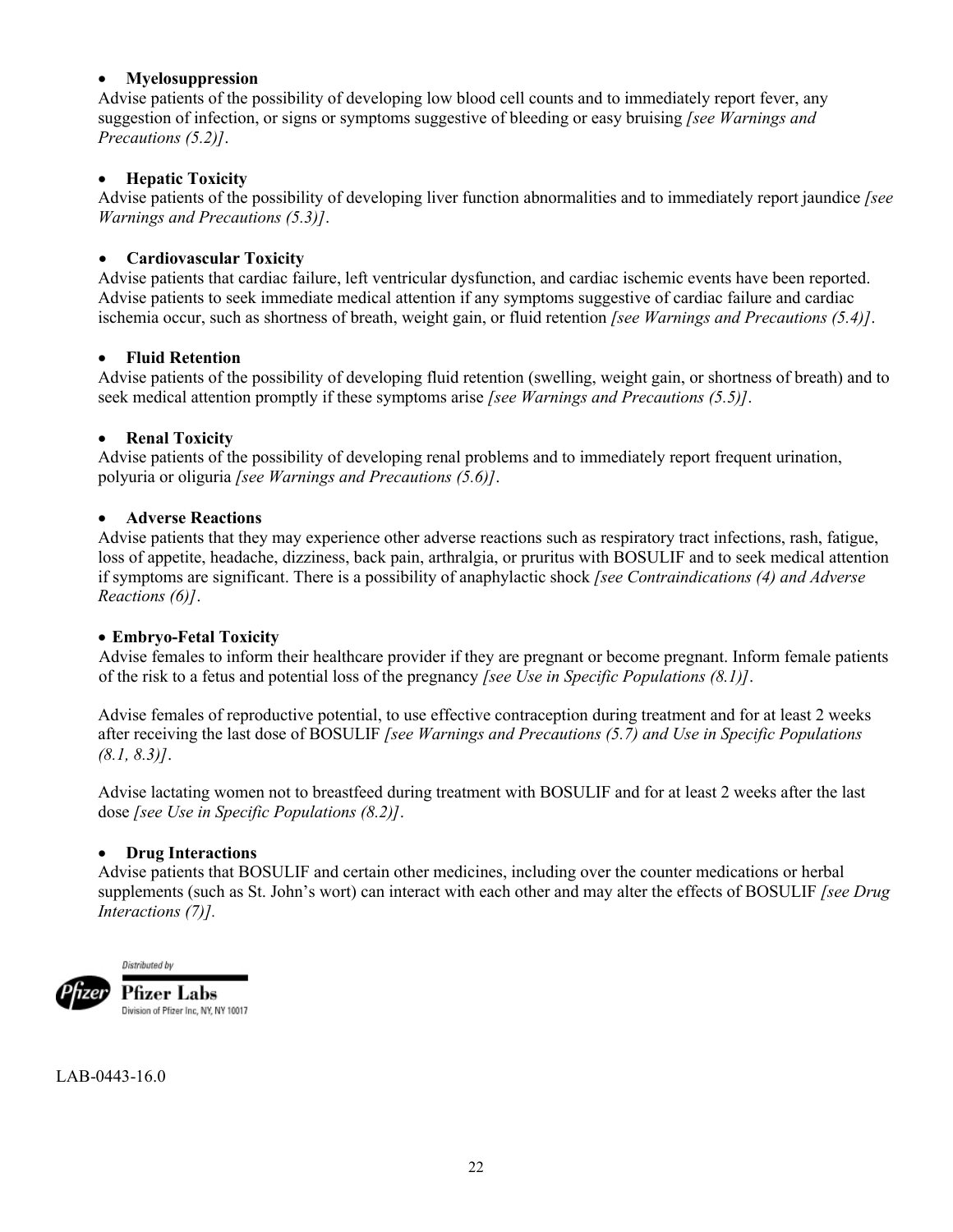#### **PATIENT INFORMATION BOSULIF® (BAH-su-lif) (bosutinib) tablets**

## **What is BOSULIF?**

BOSULIF is a prescription medicine used to treat adults who have a certain type of leukemia called Philadelphia chromosome-positive chronic myelogenous leukemia (Ph+ CML) who are newly-diagnosed or who no longer benefit from or did not tolerate other treatment.

It is not known if BOSULIF is safe and effective in children less than 18 years of age.

**Do not take BOSULIF** if you are allergic to bosutinib or any of the ingredients in BOSULIF. See the end of this leaflet for a complete list of ingredients of BOSULIF.

**Before taking BOSULIF, tell your doctor about all of your medical conditions, including if you:**

- have liver problems
- have heart problems
- have kidney problems
- have high blood pressure
- have diabetes
- are pregnant or plan to become pregnant. BOSULIF can harm your unborn baby. Females who are able to become pregnant should have a pregnancy test before starting treatment with BOSULIF. Tell your doctor right away if you become pregnant during treatment with BOSULIF.
	- o **Females** who are able to become pregnant should use effective birth control (contraception) during treatment with BOSULIF and for at least 2 weeks after the last dose. Talk to your doctor about birth control methods that may be right for you.
- are breastfeeding or plan to breastfeed. It is not known if BOSULIF passes into your breast milk or if it can harm your baby. Do not breastfeed during treatment with BOSULIF and for at least 2 weeks after the last dose.

**Tell your doctor about all the medicines you take,** including prescription medicines, over-the-counter medicines, vitamins, and herbal supplements. When taken together, BOSULIF and certain other medicines can affect each other.

Know the medicines you take. Keep a list of your medicines and show it to your doctor and pharmacist when you get a new medicine.

### **How should I take BOSULIF?**

- Take BOSULIF exactly as prescribed by your doctor.
- Do not change your dose or stop taking BOSULIF without first talking with your doctor.
- Take BOSULIF with food.
- Swallow BOSULIF tablets whole. Do not crush, break, or cut BOSULIF tablets. Do not touch or handle crushed or broken BOSULIF tablets.
- If you take an antacid or H<sup>2</sup> blocker medicine, take it at least 2 hours before or 2 hours after BOSULIF. If you take a Proton Pump Inhibitor (PPI) medicine, talk to your doctor or pharmacist.
- You should avoid grapefruit, grapefruit juice, and supplements that contain grapefruit extract during treatment with BOSULIF. Grapefruit products increase the amount of BOSULIF in your body.
- If you miss a dose of BOSULIF, take it as soon as you remember. If you miss a dose by more than 12 hours, skip that dose and take your next dose at your regular time. Do not take 2 doses at the same time.
- If you take too much BOSULIF, call your doctor or go to the nearest hospital emergency room right away.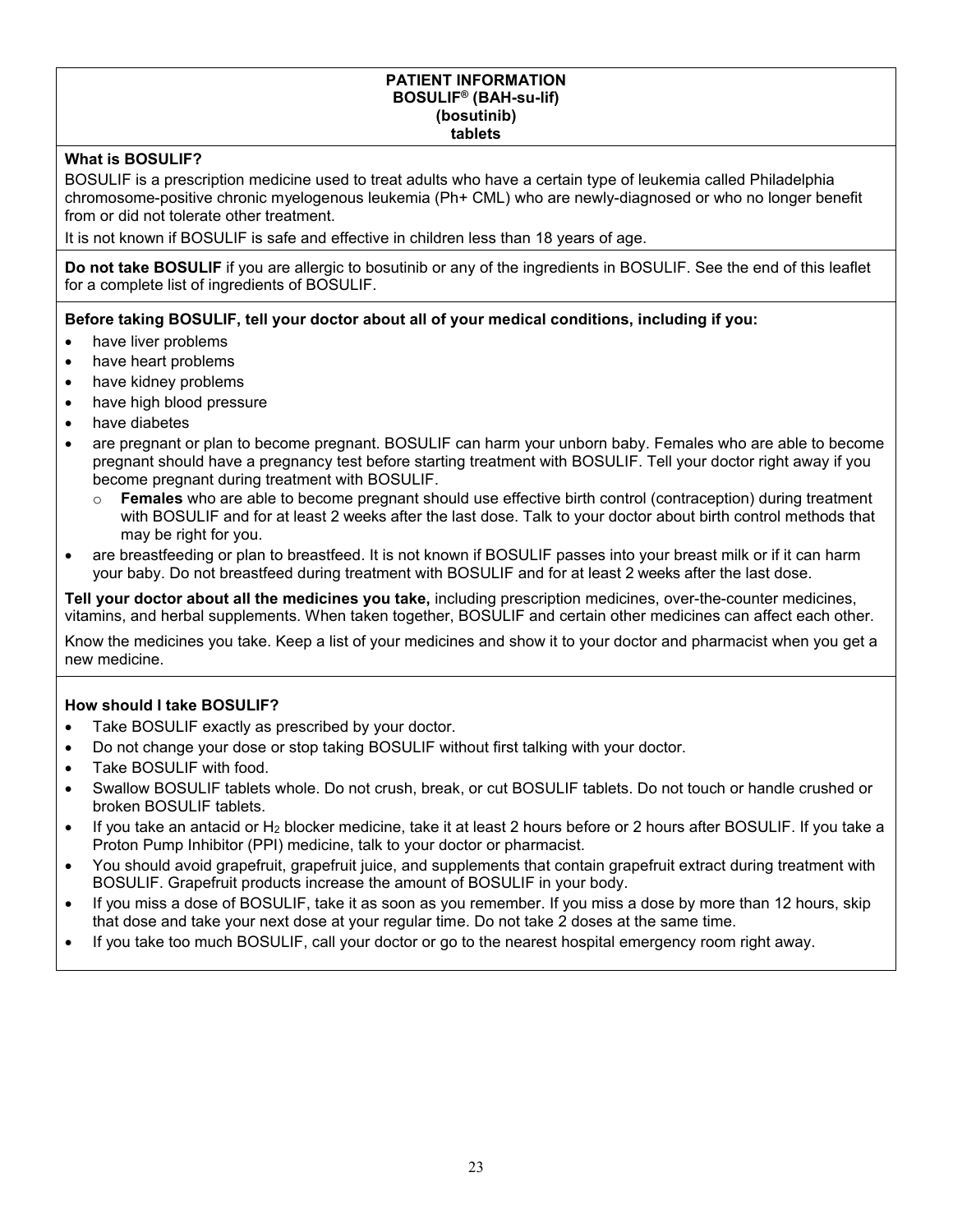# **What are the possible side effects of BOSULIF?**

## **BOSULIF may cause serious side effects, including:**

- **Stomach problems.** BOSULIF may cause stomach (abdomen) pain, nausea, diarrhea, vomiting, or blood in your stools. Get medical help right away for any stomach problems.
- **Low blood cell counts**. BOSULIF may cause low platelet counts (thrombocytopenia), low red blood cell counts (anemia) and low white blood cell counts (neutropenia). Your doctor should do blood tests to check your blood cell counts regularly during your treatment with BOSULIF. Call your doctor right away if you have unexpected bleeding or bruising, blood in your urine or stools, fever, or any signs of an infection.
- **Liver problems.** Your doctor should do blood tests to check your liver function regularly during your treatment with BOSULIF. Call your doctor right away if your skin or the white part of your eyes turns yellow (jaundice) or you have dark "tea color" urine.
- **Heart problems.** BOSULIF may cause heart problems, including heart failure and decreased blood flow to the heart which can lead to heart attack. Get medical help right away if you get shortness of breath, weight gain, chest pain, or swelling in your hands, ankles or feet.
- **Your body may hold too much fluid (fluid retention).** Fluid may build up in the lining of your lungs, the sac around your heart, or your stomach cavity. Get medical help right away if you get any of the following symptoms during your treatment with BOSULIF:
	- o shortness of breath and cough

o swelling all over your body

weight gain

- o chest pain
	- swelling in your hands, ankles, or feet
- **Kidney problems.** Your doctor should do tests to check your kidney function when you start treatment with BOSULIF and during your treatment. Call your doctor right away if you get any of the following symptoms during your treatment with BOSULIF:
	- $\circ$  vou urinate more often than normal
	- o you urinate less often than normal
	- o you make a much larger amount of urine than normal
	- o you make a much smaller amount of urine than normal

## **The most common side effects of BOSULIF in people with CML include:**

- diarrhea
- rash
- nausea
- stomach (abdomen) pain
- vomiting
- tiredness
- liver problems
- respiratory tract infections (infections in nose, throat or lungs)
- fever
- headache
- changes in certain blood tests. Your doctor may do blood tests during treatment with BOSULIF to check for changes

**Tell your doctor or get medical help right away if you get respiratory tract infections, loss of appetite, headache, dizziness, back pain, joint pain, rash or itching while taking BOSULIF. These may be symptoms of a severe allergic reaction.** 

Your doctor may change your dose, temporarily stop, or permanently stop treatment with BOSULIF if you have certain side effects.

### **BOSULIF may cause fertility problems in females and males. This may affect your ability to have a child. Talk to your doctor if this is a concern for you.**

Tell your doctor if you have any side effect that bothers you or that does not go away.

These are not all of the possible side effects of BOSULIF.

Call your doctor for medical advice about side effects. You may report side effects to FDA at 1-800-FDA-1088.

## **How should I store BOSULIF?**

- Store BOSULIF at room temperature between 68°F to 77°F (20°C to 25°C).
- Ask your doctor or pharmacist about the right way to throw away outdated or unused BOSULIF.

# **Keep BOSULIF and all medicines out of the reach of children.**